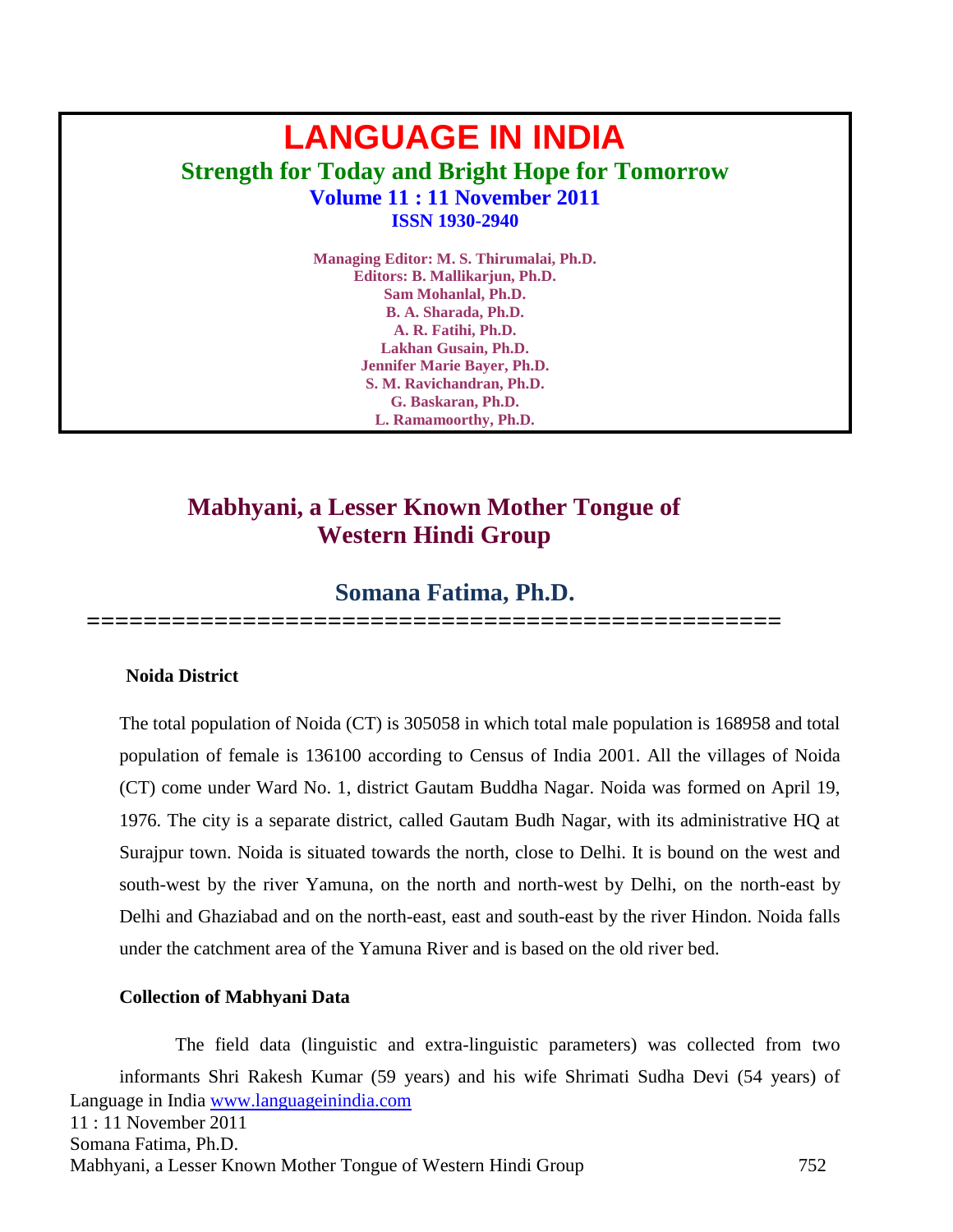village Mamura, Sector 66 of Noida (CT). The mother tongue 'Mabhyani' was returned approximately by 18175 speakers in Census 2001. According to Table 10 of Census 2001 Guidelines, i.e. "janpad mein matra bhasha ke anusar jansankhiya 2001," it is stated that Hindi, Urdu, Punjabi, Bengali and other languages are used by the speakers of Noida. Mabhyani comes under the Khadi Boli Hindi. Noida has an average literacy rate of 68%.

#### **Identification of the Mabhyani Community and the Region**

This mother tongue is linguistically close to Haryanvi and Khadi Boli in which R (retroflex, flap), Rh (aspirated retroflex and flap) and N (retroflex, Nasal) are used very frequently. For example, gaRa 'song' and laRi 'bring' bARh rAhe 'making'. Mabhyani is spoken in some villages of Sector 66 of Noida (CT), Gautam Buddha Nagar.

## **The people and their social life**

The Mabhyani people are settled in the region for about three to four generations. They essentially live on agricultural avocation and have low socio-economic status. Although the general literacy rate of the community is not very high, a few literate persons are reported to be settled in some government and private jobs, in legal profession and in teaching in the educational institutions. The people prefer marriages by way of negotiation within the community although a few cases of inter-community marriages with the Warelas have been socially accepted which is but a recent development. The Mabhyanis are the followers of Hinduism and are very conservative.

#### **Language used in household and outside the home domain**

The household language of the Mabhyanis is their mother tongue, which they have been using for generations. Outside their home, in the bazaar, in religious ceremonies, in group meeting and in neighbourhood, Mabhyani is used and in formal setting Hindi is used which functions as the super-imposed official medium of instruction. English is also used by the younger generation of Mabhyani.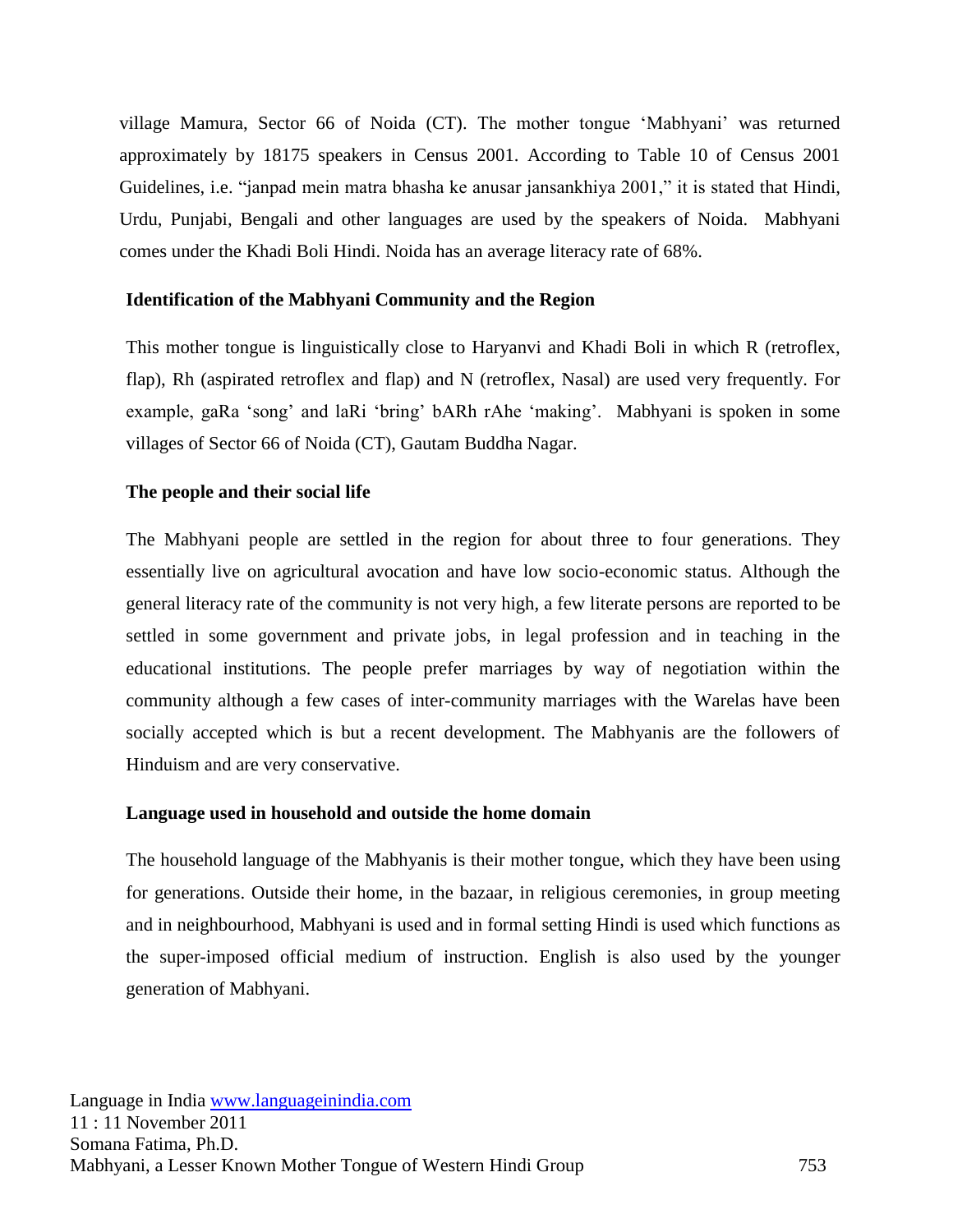#### **Multilingual situation of the speech-region**

The literate section of the community demonstrates proficiency to interact in 'Workable Hindi' besides their mother tongue. Majority understands Hindi but communicates their messages only through mother tongue.

## **Demography of Noida (CT): (2001 census)**

Total Population : 293,908

Total literate : 68%

Male : 1,61,649 Female : 1,32,258 Area :. 203.16 km²

## **Mother Tongue Name Given: Mabhyani** (variety of Hindi)

**Location of Mother Tongue:** Village Mamura of sector 66 in Noida (CT)

**Informants:** Shri Rakesh Kumar (59 years) and his wife Shrimati Sudha Devi (54 years)

# **Linguistic sketch of Mabhyani**

# **1. Phonology**

Given below are all the consonants and vowels which are finding in the field with the manner of articulation and point of articulation:

|    | voiceless bilabial stop           |
|----|-----------------------------------|
| ph | aspirated voiceless bilabial stop |
| h  | voiced bilabial stop              |
| bh | aspirated voiced bilabial stop    |
|    | voiceless alveolar stop           |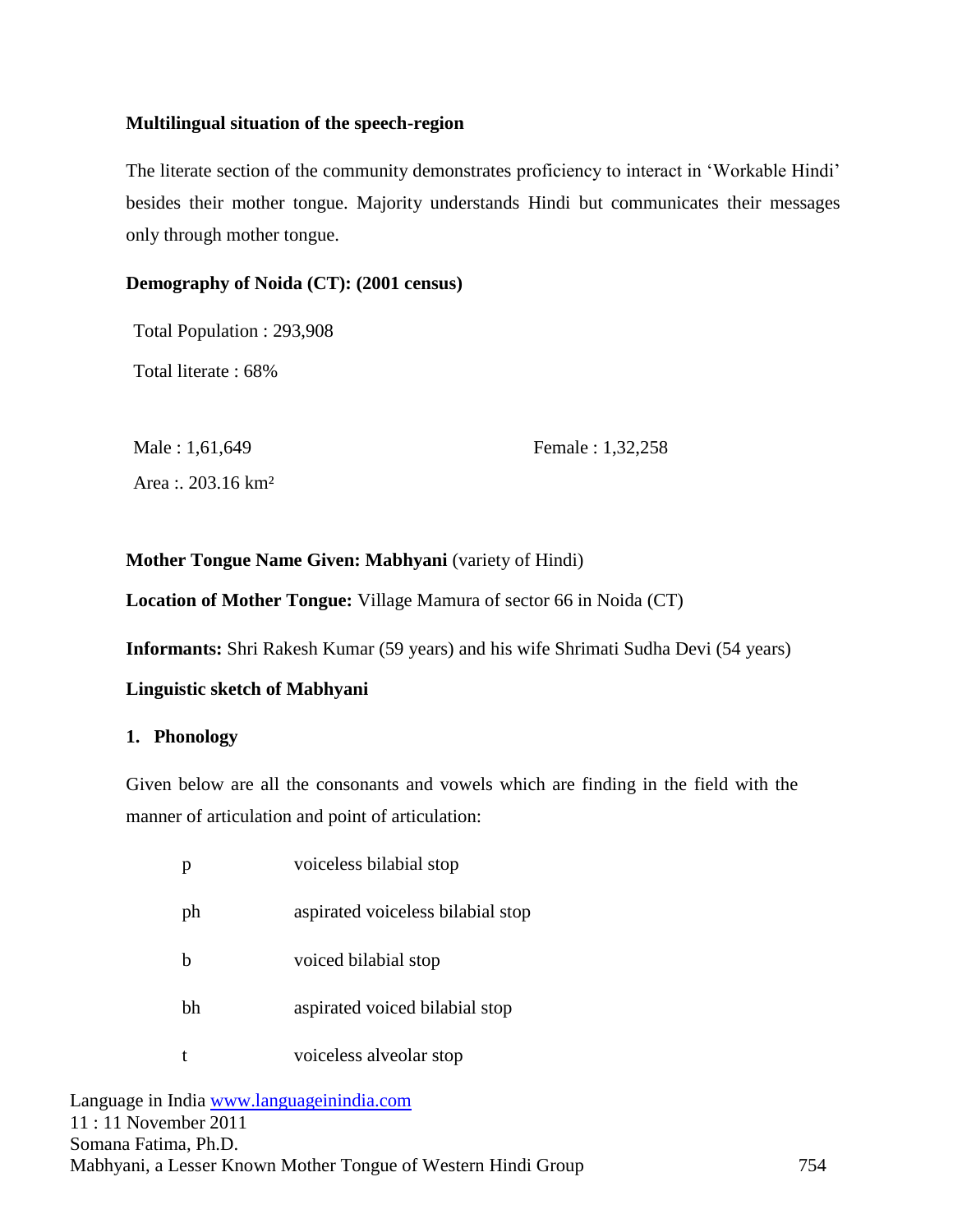| th           | aspirated voiceless alveolar stop               |
|--------------|-------------------------------------------------|
| d            | voiced alveolar stop                            |
| dh           | aspirated voiced alveolar stop                  |
| T            | voiceless retroflex stop                        |
| Th           | aspirated voiceless retroflex stop              |
| D            | voiced retroflex stop                           |
| Dh           | aspirated voiced retroflex                      |
| $\mathbf c$  | voiceless palatal stop                          |
| ch           | aspirated voiceless palatal stop                |
| $\mathbf{j}$ | voiced palatal stop                             |
| jh           | aspirated voiced palatal                        |
| k            | voiceless velar stop                            |
| kh           | aspirated voiceless velar stop                  |
| g            | voiced velar stop                               |
| gh           | aspirated voiced velar stop                     |
| m            | bilabial nasal                                  |
| n            | alveolar nasal                                  |
| N            | retroflex nasal                                 |
| 1            | alveolar lateral                                |
| r            | alveolar trill                                  |
| $\mathbf R$  | retroflex flap<br>India www.languageinindia.com |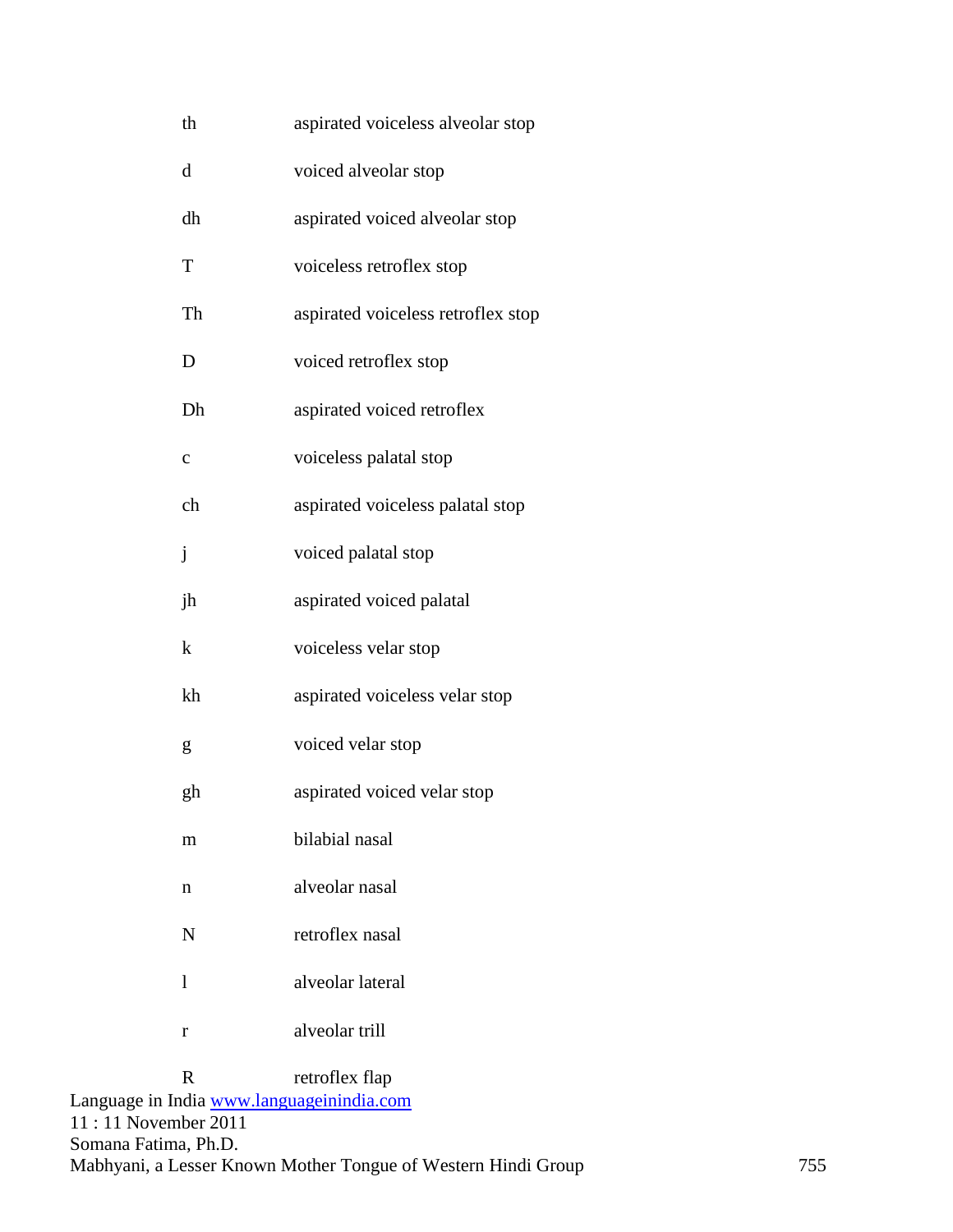| Rh                        | aspirated retroflex flap                   |
|---------------------------|--------------------------------------------|
| f                         | voiceless labio-dental fricative           |
| S                         | voiceless alveolar fricative               |
| Z                         | voiced alveolar fricative                  |
| š                         | voiceless palato-alveolar fricative        |
| $\boldsymbol{\mathrm{h}}$ | voiceless glottal fricative                |
| V                         | labio-dental semi-vowel                    |
| y                         | palatal semi-vowel                         |
| I                         | high front short vowel                     |
| $\mathbf{i}$              | high front long vowel                      |
| $\mathbf{A}$              | mid central vowel (short)                  |
| a                         | low central vowel (long)                   |
| U                         | high back short vowel                      |
| u                         | high back long vowel                       |
| E                         | open-mid front short vowel                 |
| e                         | mid front long vowel                       |
| $\overline{O}$            | open-mid back short vowel                  |
| $\mathbf{O}$              | mid back long vowel                        |
| æ                         | front low                                  |
| ai                        | diphthong                                  |
| au                        | diphthong<br>India www.languagainindia com |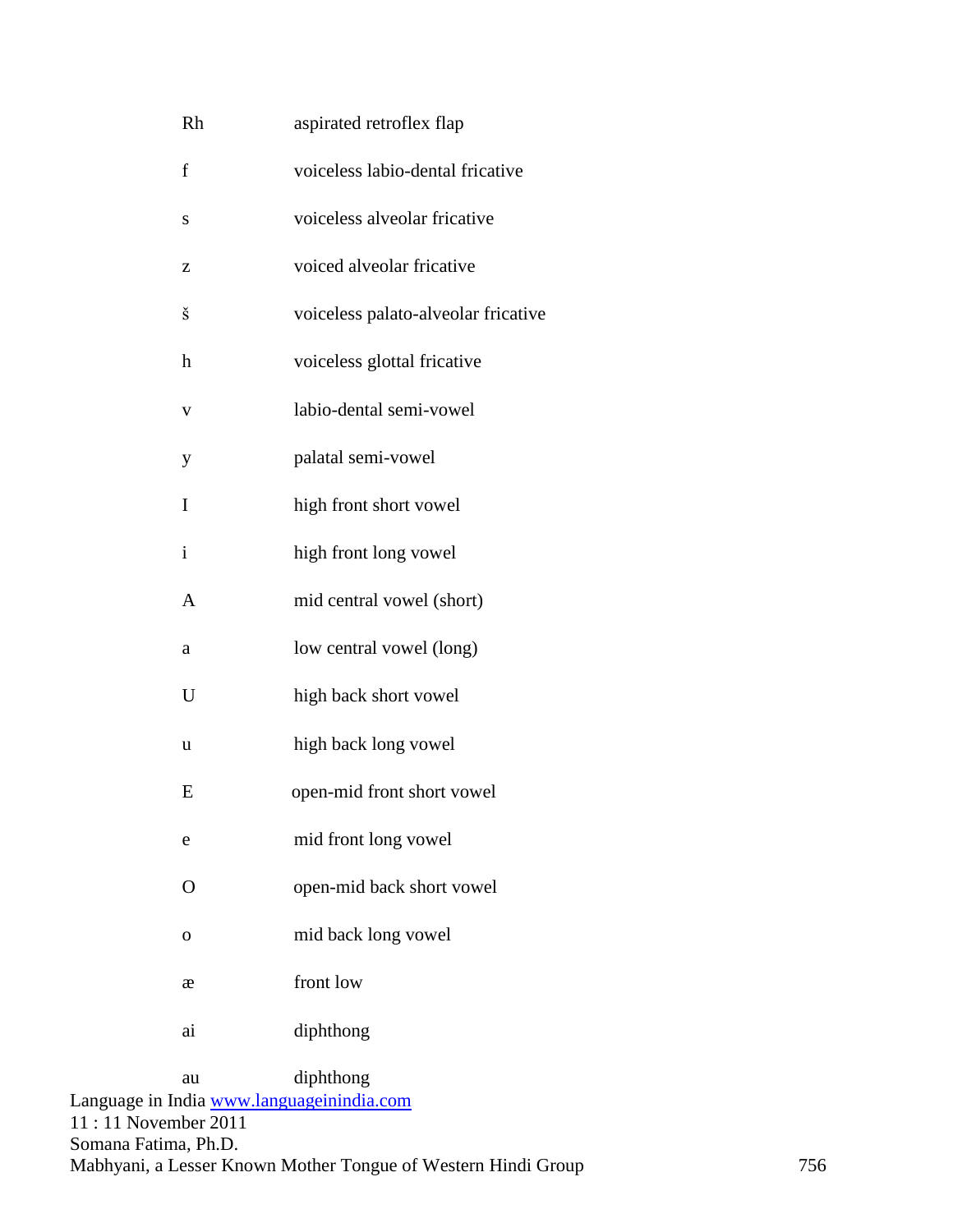- ~ nasalization (written above the vowel symbol)
- // phonemic writing
- [ ] phonetic symbol
- < > graphemes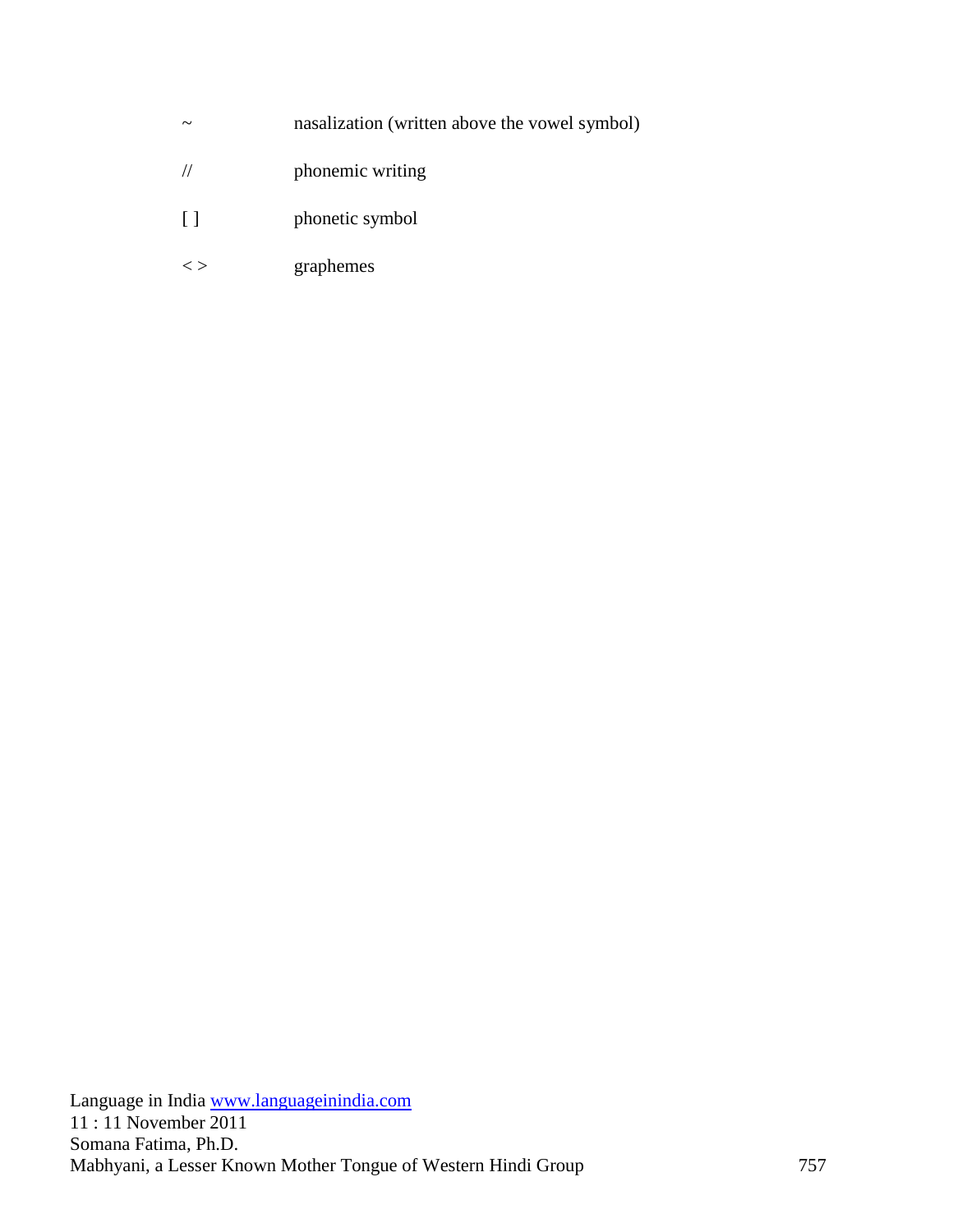|                        | bilabial                            | labio-    | dental | alveolar | retroflex   | palato               | palatal     | velar | post velar | uvular | glottal |
|------------------------|-------------------------------------|-----------|--------|----------|-------------|----------------------|-------------|-------|------------|--------|---------|
|                        |                                     | dental    |        |          |             | alveolar             |             |       |            |        |         |
| <b>Stops</b>           | p, ph                               |           | t, th  |          | T, Th       |                      | c, ch       | k, kh |            |        |         |
|                        | b, bh                               |           | d, dh  |          | D, Dh       |                      | j, jh       | g, gh |            |        |         |
| Fricative              |                                     | ${\bf F}$ |        | s, z     |             | $\check{\mathbf{S}}$ |             |       |            |        | h       |
| Laterals               |                                     |           |        |          |             |                      |             |       |            |        |         |
| <b>Nasals</b>          | $\mathbf{M}$                        |           |        | l, n     | $\mathbf N$ |                      |             |       |            |        |         |
| Trill & Flap           |                                     |           |        | $\bf r$  | R, Rh       |                      |             |       |            |        |         |
| Frictionless           |                                     | V         |        |          |             |                      |             |       |            |        |         |
| Semi-Vowel             |                                     |           |        |          |             |                      | $\mathbf y$ |       |            |        |         |
| A. Mabhyani Consonants |                                     |           |        |          |             |                      |             |       |            |        |         |
| <b>Total 34</b>        |                                     |           |        |          |             |                      |             |       |            |        |         |
|                        | <b>Other Phonemes: Nasalization</b> |           |        |          |             |                      |             |       |            |        |         |
|                        |                                     |           |        |          |             |                      |             |       |            |        |         |
|                        |                                     |           |        |          |             |                      |             |       |            |        |         |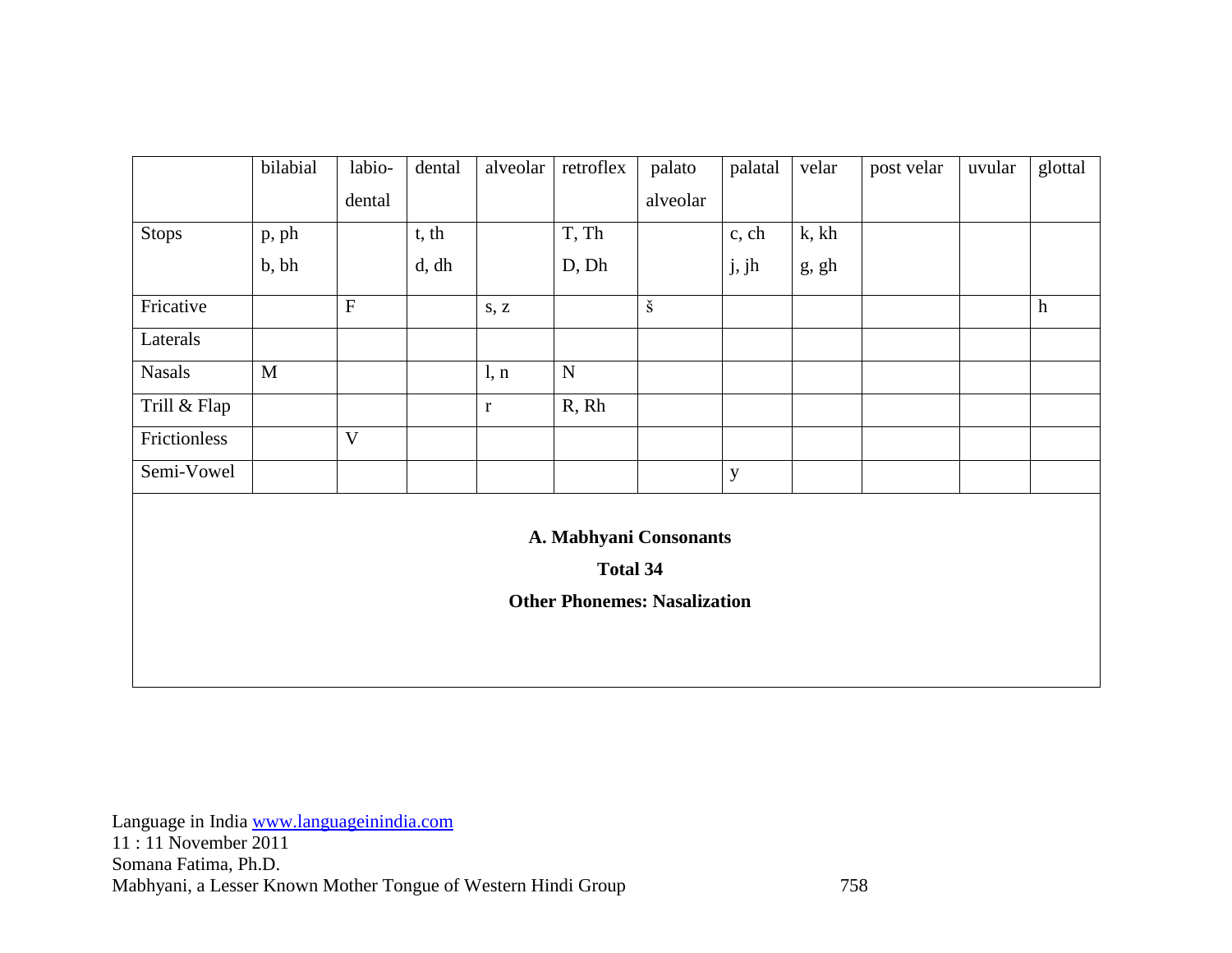| Part of the tongue   | Front        | Central      | <b>Back</b> |
|----------------------|--------------|--------------|-------------|
| Height of the tongue |              |              |             |
| High                 | $\mathbf{i}$ |              | u           |
| Low-high             | I            |              | U           |
| High-mid             | e            |              | $\mathbf 0$ |
| Mean-mid             | ${\bf E}$    | $\mathbf{A}$ | ( )         |
| Low                  |              |              | a           |

## **B. Mabhyani Vowels**

# **The Nasalized vowel phonemes**

In the language spoken by the people of Noida (CT), all the ten vowels are nasalized

| Ĩ                  |                    | Ũ                  |
|--------------------|--------------------|--------------------|
| $\tilde{1}$        |                    | ũ                  |
| $\tilde{\text{e}}$ |                    | $\tilde{\text{o}}$ |
| $\tilde{\text{E}}$ |                    | Õ                  |
|                    | $\tilde{\text{a}}$ |                    |

Total number of Vowels: 10

#### **Distribution of vowels**

| Vowel                                                         | initial | medial | final |
|---------------------------------------------------------------|---------|--------|-------|
| Language in India www.languageinindia.com                     |         |        |       |
| $11:11$ November 2011                                         |         |        |       |
| Somana Fatima, Ph.D.                                          |         |        |       |
| Mabhyani, a Lesser Known Mother Tongue of Western Hindi Group |         |        |       |
|                                                               |         |        |       |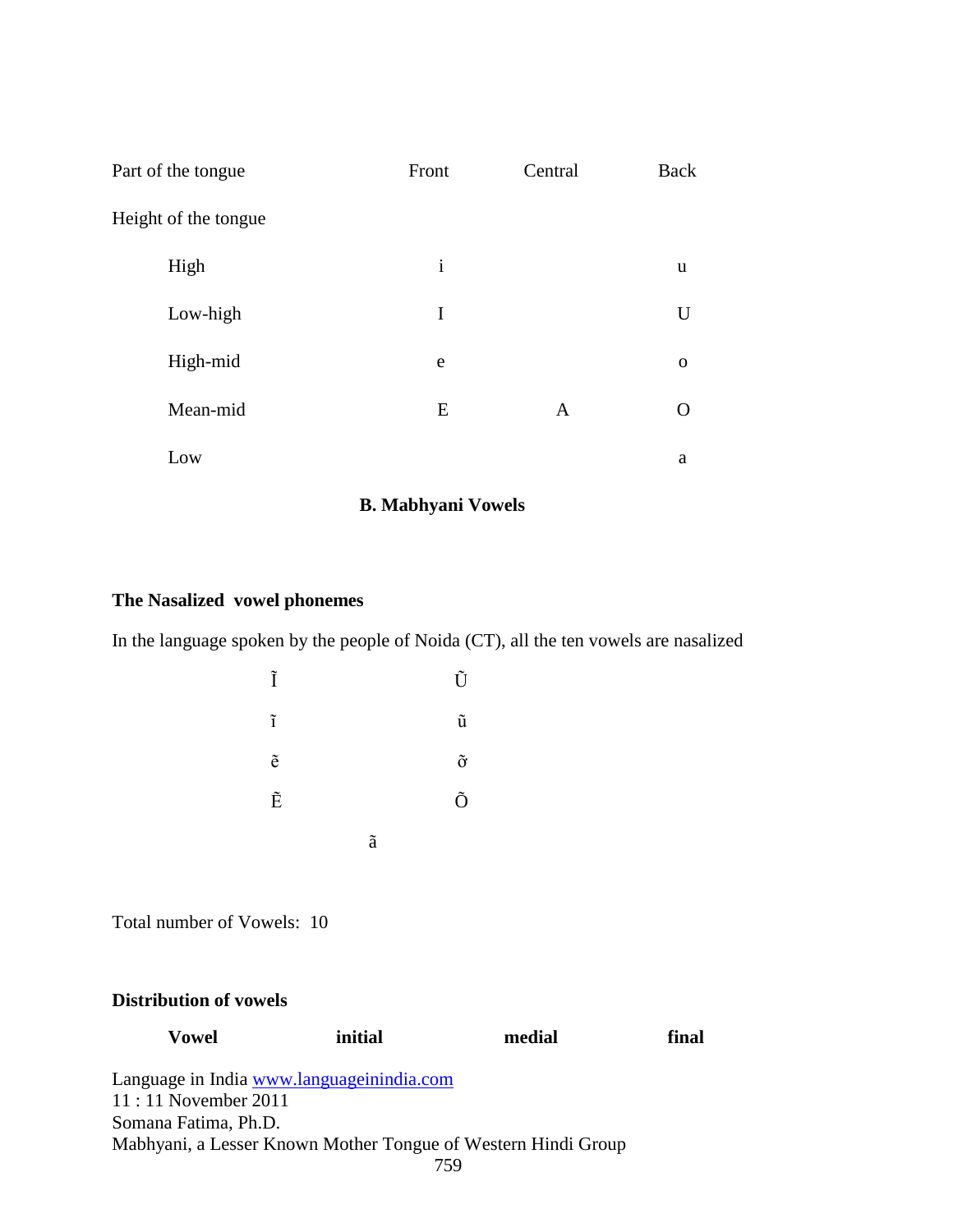| I            | Itte        | calIs  |     | gOlI   |
|--------------|-------------|--------|-----|--------|
| $\mathbf{i}$ |             | bic    |     | sAhi   |
| $\mathbf A$  | AndhERa     | bArf   |     | cIRIyA |
| $\bf{a}$     | admi        | hati   |     | kũa    |
| U            | <b>UNko</b> | pURana |     |        |
| u            | u           | dur    |     |        |
| E            | Ek          | SAhEli | gaE |        |
| $\mathbf 0$  | OdhAr       | mORa   |     |        |
| E            | <b>ENAk</b> | pEr    |     | hE     |
| $\bf{0}$     | orAt        | kon    |     |        |

# **Consonant distribution**

| <b>Consonant</b> | initial    | medial       | final  |
|------------------|------------|--------------|--------|
| $\mathbf p$      | per        | TOpi         | sãp    |
| ph               | phEphRa    | sAphEd       |        |
| $\mathbf b$      | bAndAr     | sAbji        | sAb    |
| bh               | bhai       | nabhi        | jibh   |
| t                | tal        | pAtta        | chAt   |
| th               | thORa      | kAtthAi      | hath   |
| d                | dIwar      | gAnda        | sAphEd |
| dh               | dhArti     | AndhEra      | dudh   |
| T                | TOpi       | <b>IATAk</b> |        |
| Th               | ThAnd      |              | piTh   |
| D                | <b>DOr</b> | hADDi        | sEkAnD |
| Dh               | DhAkkAn    | mEDhAk       |        |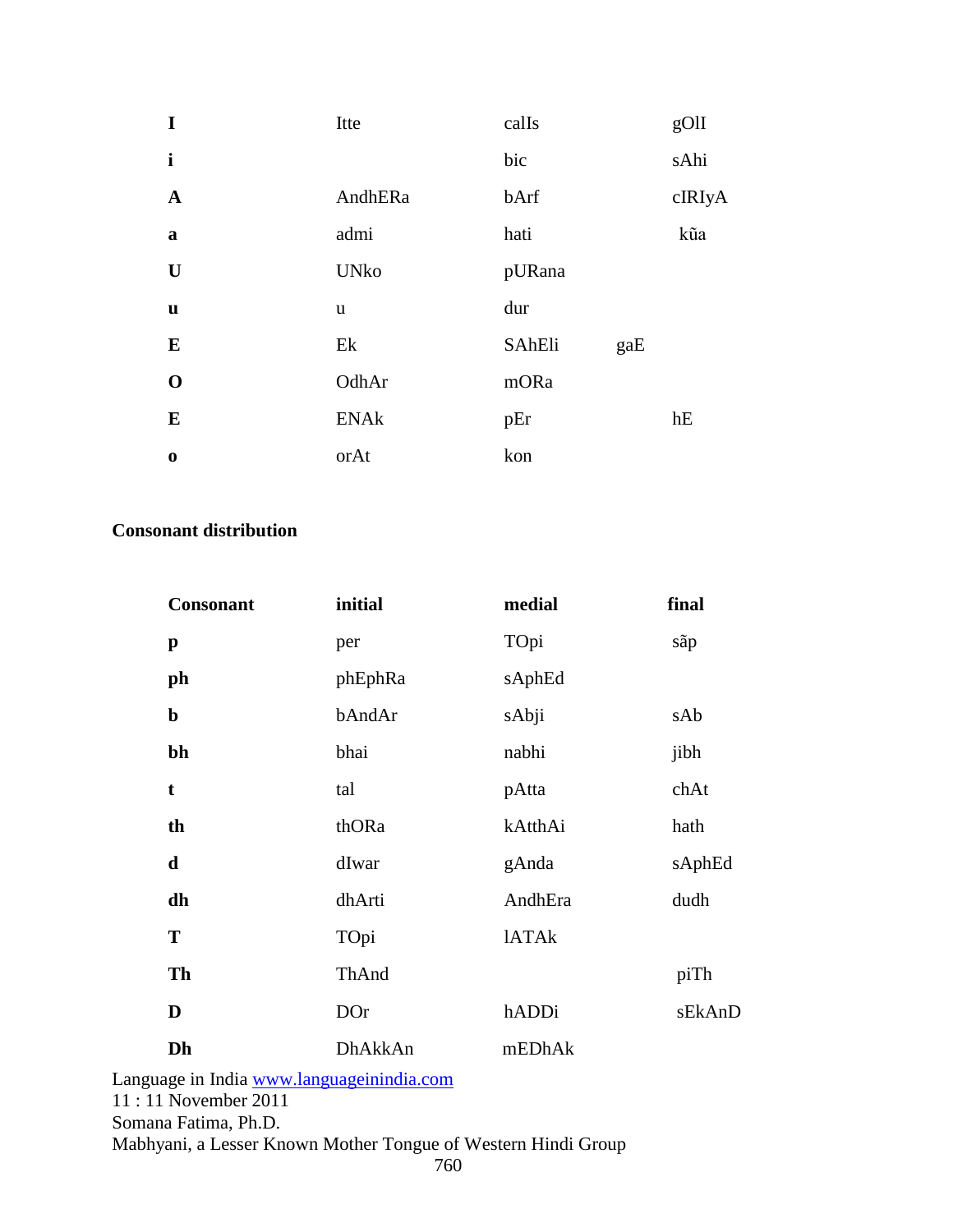| $\mathbf c$   | cIRIya    | bAcca   | pãnc   |
|---------------|-----------|---------|--------|
| ch            | chAt      | kAchUa  | chach  |
| ${\bf j}$     | jaRa      | rOjana  | laj    |
| jh            | jhArna    | mUjhe   | bajh   |
| $\bf k$       | kUtta     | Uska    | Ek     |
| $\mathbf{kh}$ | khuN      | bUkhar  | Rakh   |
| g             | gae       | ungli   | pAlAng |
| gh            | ghAr      | mEgha   | bagh   |
| $\mathbf m$   | mEra      | mAmma   | am     |
| $\mathbf n$   | nak       | Andha   | dhan   |
| ${\bf N}$     | Nak       |         | dhaN   |
| $\mathbf{l}$  | lal       | nila    | lal    |
| $\mathbf r$   | rOjana    | sArir   | bahAr  |
| $\mathbf R$   |           | kARwa   | pER    |
| Rh            |           | cARhna  | pARh   |
| ${\bf S}$     | sAkra     | rAssi   | pas    |
| $\mathbf h$   | hAwa      | bAhAn   | bAh    |
| $\mathbf{W}$  | <b>WO</b> | dArwaja |        |
| ${\bf y}$     |           | bITIya  |        |

# **Consonant clusters**

| $\int d^3$                         | as in sArdi, gArd    | "cold weather, dust" |
|------------------------------------|----------------------|----------------------|
| 'ndh'                              | as in Andhera,       | "darkness"           |
| $\int$ <sup>'</sup> n <sup>'</sup> | as in dhArti, bhArti | "earth, entry"       |
| $\gamma$ gr'                       | as in grahaN, gram   | "eclipse"            |
| $^{\circ}$ hr'                     | as in kOhRa          | "fog"                |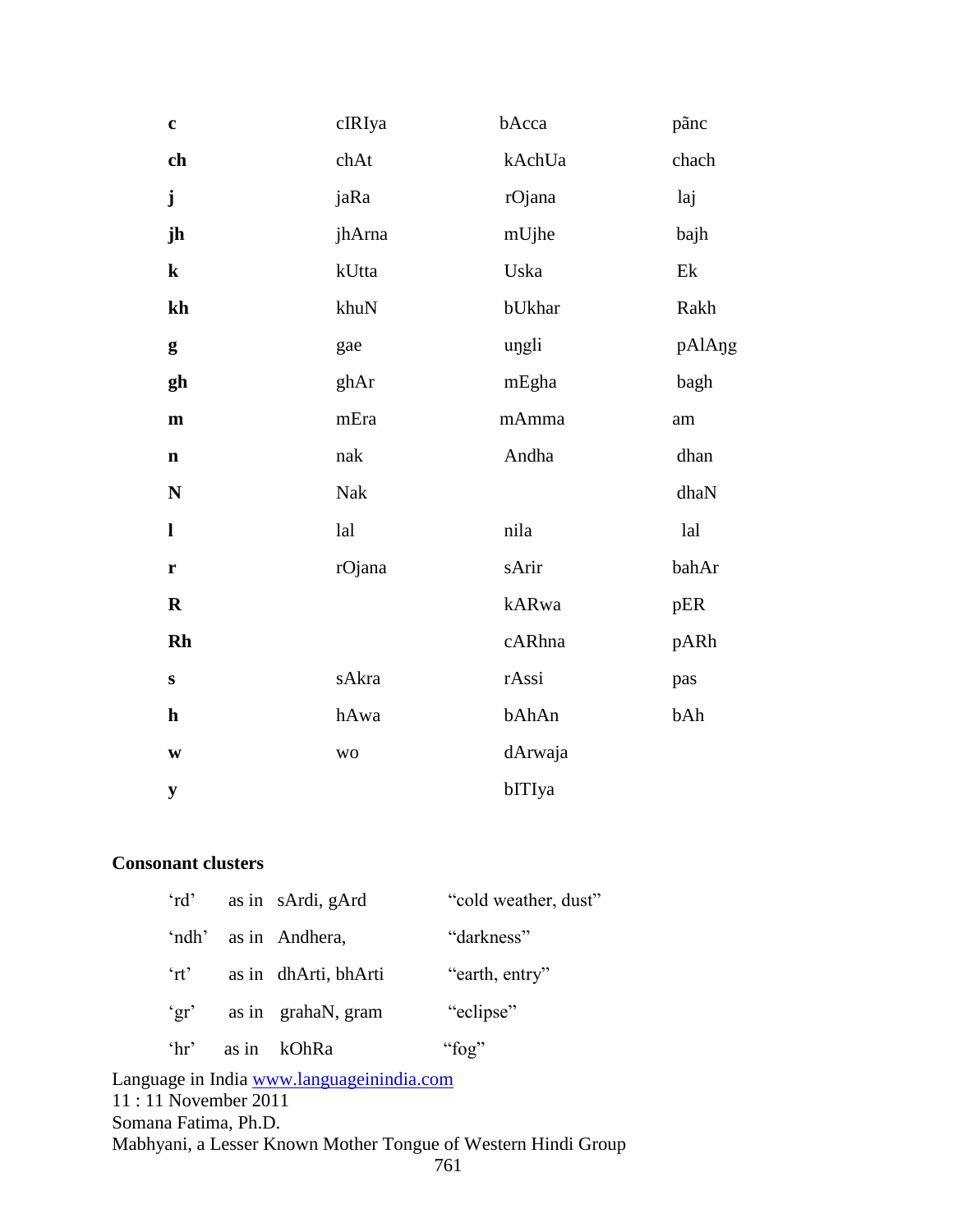| $\int$                                                                                                                                                                                                                                                                                                                                                                                                                                                                                                                                 | as in              | bArf                | "ice"       |
|----------------------------------------------------------------------------------------------------------------------------------------------------------------------------------------------------------------------------------------------------------------------------------------------------------------------------------------------------------------------------------------------------------------------------------------------------------------------------------------------------------------------------------------|--------------------|---------------------|-------------|
| $^{\circ}$ lh'                                                                                                                                                                                                                                                                                                                                                                                                                                                                                                                         | as in              | dUlhAN              | "bride"     |
| 'dm'                                                                                                                                                                                                                                                                                                                                                                                                                                                                                                                                   | as in admi         |                     | "man"       |
| $'$ nj'                                                                                                                                                                                                                                                                                                                                                                                                                                                                                                                                |                    | as in pAnja         | "claws"     |
| $r_g$                                                                                                                                                                                                                                                                                                                                                                                                                                                                                                                                  |                    | as in mUrga         | "cock"      |
| $\lq$ <sup>+</sup> $\lq$ <sup>+</sup> $\lq$ <sup>+</sup> $\lq$ <sup>+</sup> $\lq$ <sup>+</sup> $\lq$ <sup>+</sup> $\lq$ <sup>+</sup> $\lq$ <sup>+</sup> $\lq$ <sup>+</sup> $\lq$ <sup>+</sup> $\lq$ <sup>+</sup> $\lq$ <sup>+</sup> $\lq$ <sup>+</sup> $\lq$ <sup>+</sup> $\lq$ <sup>+</sup> $\lq$ <sup>+</sup> $\lq$ <sup>+</sup> $\lq$ <sup>+</sup> $\lq$ <sup>+</sup> $\lq$ <sup>+</sup> $\lq$ <sup>+</sup> $\lq$ <sup>+</sup> $\lq$ <sup>+</sup> $\lq$ <sup>+</sup> $\lq$ <sup>+</sup> $\lq$ <sup>+</sup> $\lq$ <sup>+</sup> $\lq$ |                    | as in kUtta         | "dog"       |
|                                                                                                                                                                                                                                                                                                                                                                                                                                                                                                                                        |                    | 'nkh' as in pAnkh   | "feather"   |
| 'kkh'                                                                                                                                                                                                                                                                                                                                                                                                                                                                                                                                  |                    | as in mAkkhi        | "fly"       |
| 'mR'                                                                                                                                                                                                                                                                                                                                                                                                                                                                                                                                   |                    | as in lomRi         | "fox"       |
|                                                                                                                                                                                                                                                                                                                                                                                                                                                                                                                                        |                    | 'phR' as in phEphRa | "lever"     |
| Rk                                                                                                                                                                                                                                                                                                                                                                                                                                                                                                                                     |                    | as in khIRki        | "window"    |
| 'mr'                                                                                                                                                                                                                                                                                                                                                                                                                                                                                                                                   |                    | as in Amrud         | "guava"     |
| $\sin$                                                                                                                                                                                                                                                                                                                                                                                                                                                                                                                                 |                    | as in jOtna         | "to plough" |
|                                                                                                                                                                                                                                                                                                                                                                                                                                                                                                                                        | 'bj' as in sAbji   |                     | "vegetable" |
|                                                                                                                                                                                                                                                                                                                                                                                                                                                                                                                                        |                    | 'Rw' as in kARwa    | "sour"      |
| $\mathbf{m}$ $\mathbf{k}'$                                                                                                                                                                                                                                                                                                                                                                                                                                                                                                             |                    | as in cAmkila       | "bright"    |
| 'tth'                                                                                                                                                                                                                                                                                                                                                                                                                                                                                                                                  |                    | as in kAtthAi       | "brown"     |
| 'dn'                                                                                                                                                                                                                                                                                                                                                                                                                                                                                                                                   |                    | as in kudna         | "t o jump"  |
| ' $1T$ '                                                                                                                                                                                                                                                                                                                                                                                                                                                                                                                               | as in ulTI         |                     | "vomiting"  |
|                                                                                                                                                                                                                                                                                                                                                                                                                                                                                                                                        |                    | 'khn' as in lIkhna  | "to write"  |
|                                                                                                                                                                                                                                                                                                                                                                                                                                                                                                                                        | 'khN as in dIkhNa  |                     | "to see"    |
|                                                                                                                                                                                                                                                                                                                                                                                                                                                                                                                                        |                    | 'mb' as in lAmba    | "long"      |
|                                                                                                                                                                                                                                                                                                                                                                                                                                                                                                                                        | 'kr' as in sAkra   |                     | "narrow"    |
|                                                                                                                                                                                                                                                                                                                                                                                                                                                                                                                                        | 'khR' as in nAkhRa |                     |             |
| $^{\circ}$ hl'                                                                                                                                                                                                                                                                                                                                                                                                                                                                                                                         |                    | as in pAhle         | "first"     |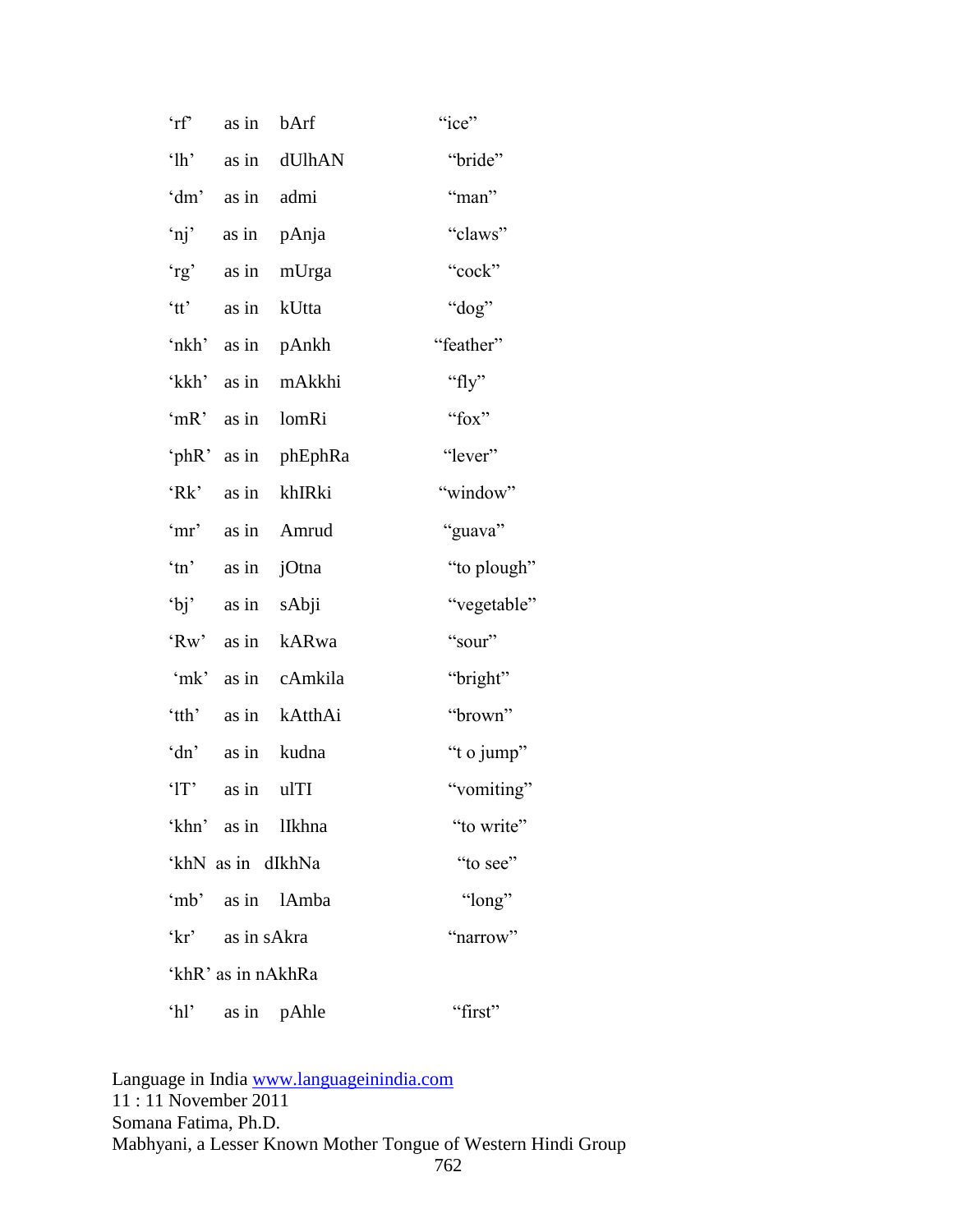## **Gemination**

| tt, | 'UttAr' | "north" |
|-----|---------|---------|
| SS, | 'rAssi' | "rope"  |
| DD, | 'hADDi' | "bone"  |
| cc  | 'kAcca' | "raw"   |

#### **Vowel sequences**

| $a$ i'         | as in | lUgai        | 'wife'              |
|----------------|-------|--------------|---------------------|
| 'ua'           | as in | hua          | 'had'               |
| $e^{\prime}$   | as in | gae          | "cow"               |
| $^{\circ}$ AI' | as in | gAIya        | "cow"               |
| 'au'           | as in | blauz, blauj | "blouse"            |
| 'eo'           | as in | geo          | "to go"             |
| $\partial A$   | as in | hoAt         | "lips"              |
| 'ao'           | as in | ao, lao      | "to come, to bring" |

#### **Syllable Structure**

Words may consist of one or more syllables. A syllable is characterized as sequence of phoneme with one peak. In each syllable the vowel has the peak. A vowel may be preceded or followed by one or more consonants. The syllable is open when the vowel is the final segment and it is closed when final segment is a consonant.

In the language under study we found following syllabic structure:

#### **Monosyllabic**

| <b>CVC</b> | rakh |
|------------|------|
| <b>VCV</b> | ag   |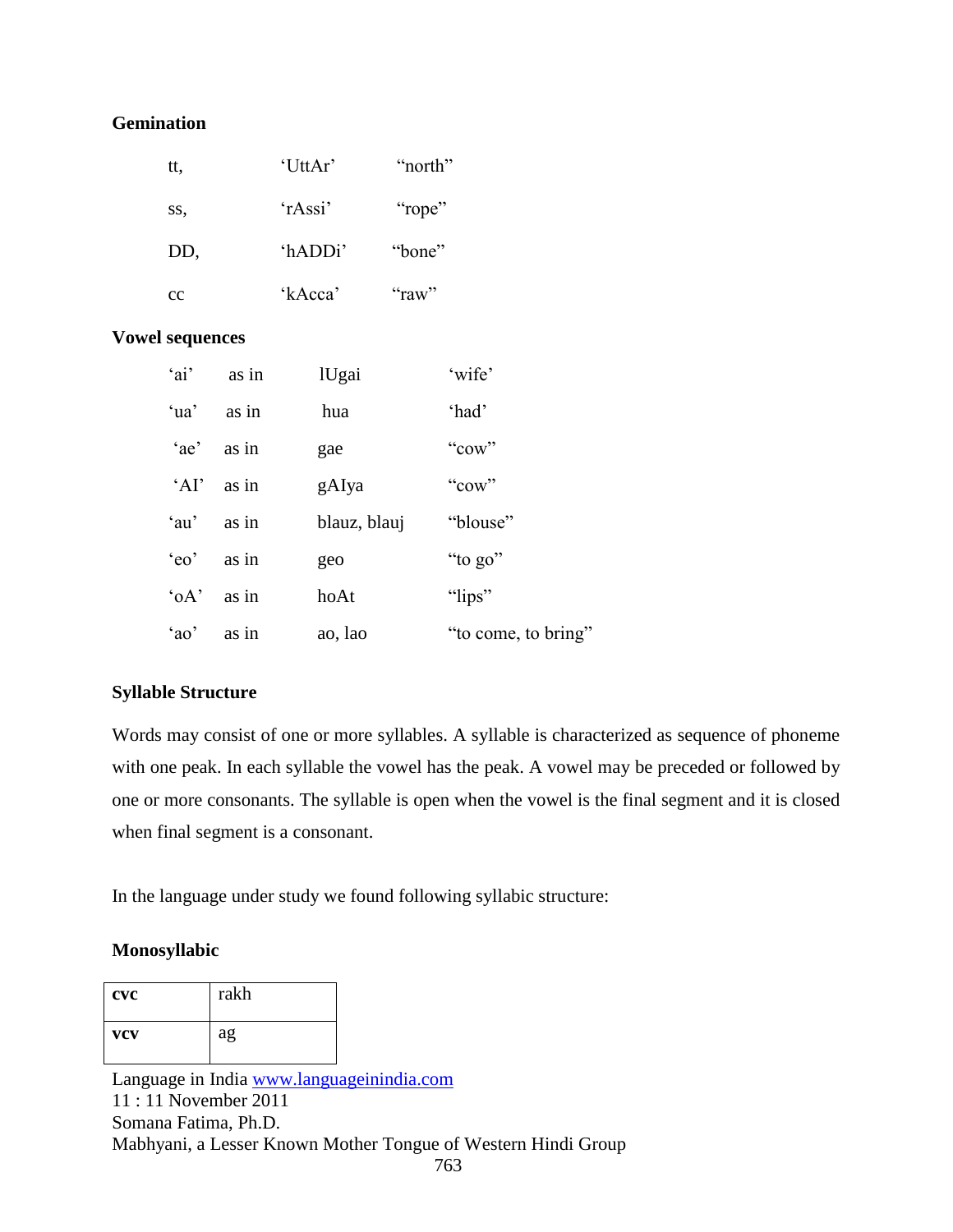# **Bisyllabic**

| <b>CVCV</b> | hAwa   |
|-------------|--------|
| cvccv       | bIdhwa |
| cvcvc       | mArAd  |
| <b>VCCV</b> | admi   |
| cvccv       | mUrga  |

## **Morphology**

It is a usual practice in linguistics to divide the grammar into morphology and syntax.

## **Noun Morphology**

The kinds of suffixes which occur with the stem define the class of stem.

Nouns in the language spoken by its speakers may thus be defined on the basis of the suffixes with which they occur. In the present study they are distinguished by two-tier numbers (sg. & pl.) and two-tier genders, i.e., Masculine & Feminine. A noun in Mabhyani is two tier number (singular and plural) and two tier genders (masculine and feminine).

#### **Numbers**

Mabhyani has two numbers, i.e., singular and plural and the plural suffix markers are -e, -yã, and prefix markers are 'bhaut sara' and 'bhaut sare' for masculine plural, 'bhaut sari' for feminine plural.

| Word-sg | <b>Gloss</b> | Word-pl | <b>Gloss</b> |
|---------|--------------|---------|--------------|
| tota    | 'parrot'     | tote    | 'parrots'    |
| chIRa   | 'bird'       | chIRyã  | 'birds'      |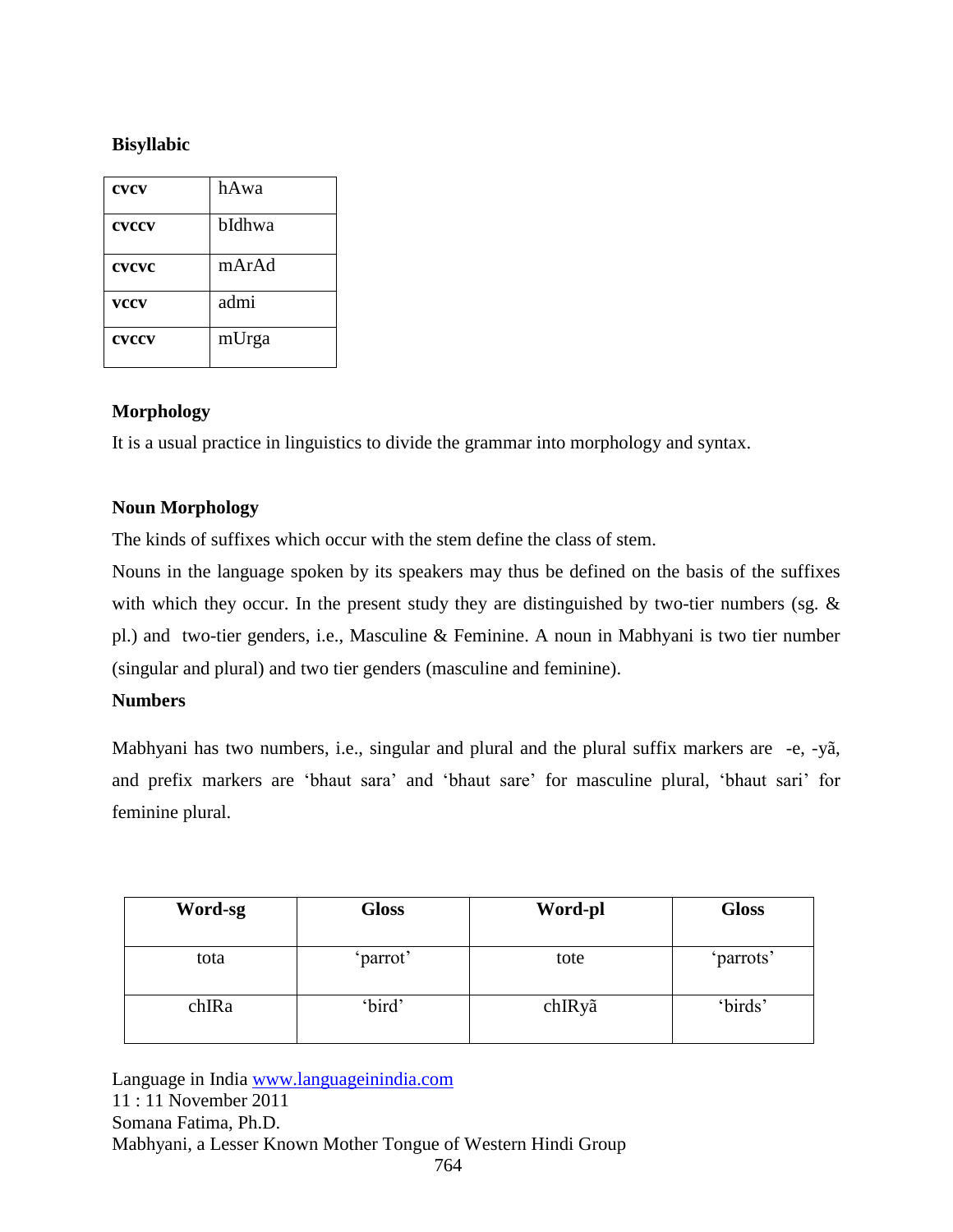| lAkRi  | 'Wood'   | lAkRiyã           | 'Woods'   |
|--------|----------|-------------------|-----------|
| bIlli  | cat'     | bhaut sari bIlli  | cats'     |
| bAndAr | 'monkey' | bhaut sare bAndAr | 'monkeys' |

## **Gender**

Gender of the nominal is determined by —a in masculine and

—i, —iya and —Ika in femine.

| <b>Word-mas</b> | <b>Gloss</b> | Word-fem     | <b>Gloss</b>  |
|-----------------|--------------|--------------|---------------|
| baRAk           | 'male baby'  | baRIka       | 'female baby' |
| <b>lARka</b>    | 'boy'        | <b>lARki</b> | 'girl'        |
| kUtta           | 'dog'        | kUttIya      | 'bitch'       |
| lonDa           | 'boy'        | lonDiya      | 'girl'        |

In Mabhyani language, the masculine and feminine may have two separate words. For example:

| <b>Word-mas</b> | <b>Gloss</b>     | Word-fem | <b>Gloss</b>     |
|-----------------|------------------|----------|------------------|
|                 |                  |          |                  |
| admi            | 'man'            | aurAt    | 'woman'          |
| sAsur           | 'father-in-law'' | sas      | 'mother-in-law'' |
| Raja            | 'king'           | Rani     | 'queen'          |
| pIta            | 'father'         | mata     | 'mother'         |

# **Cases**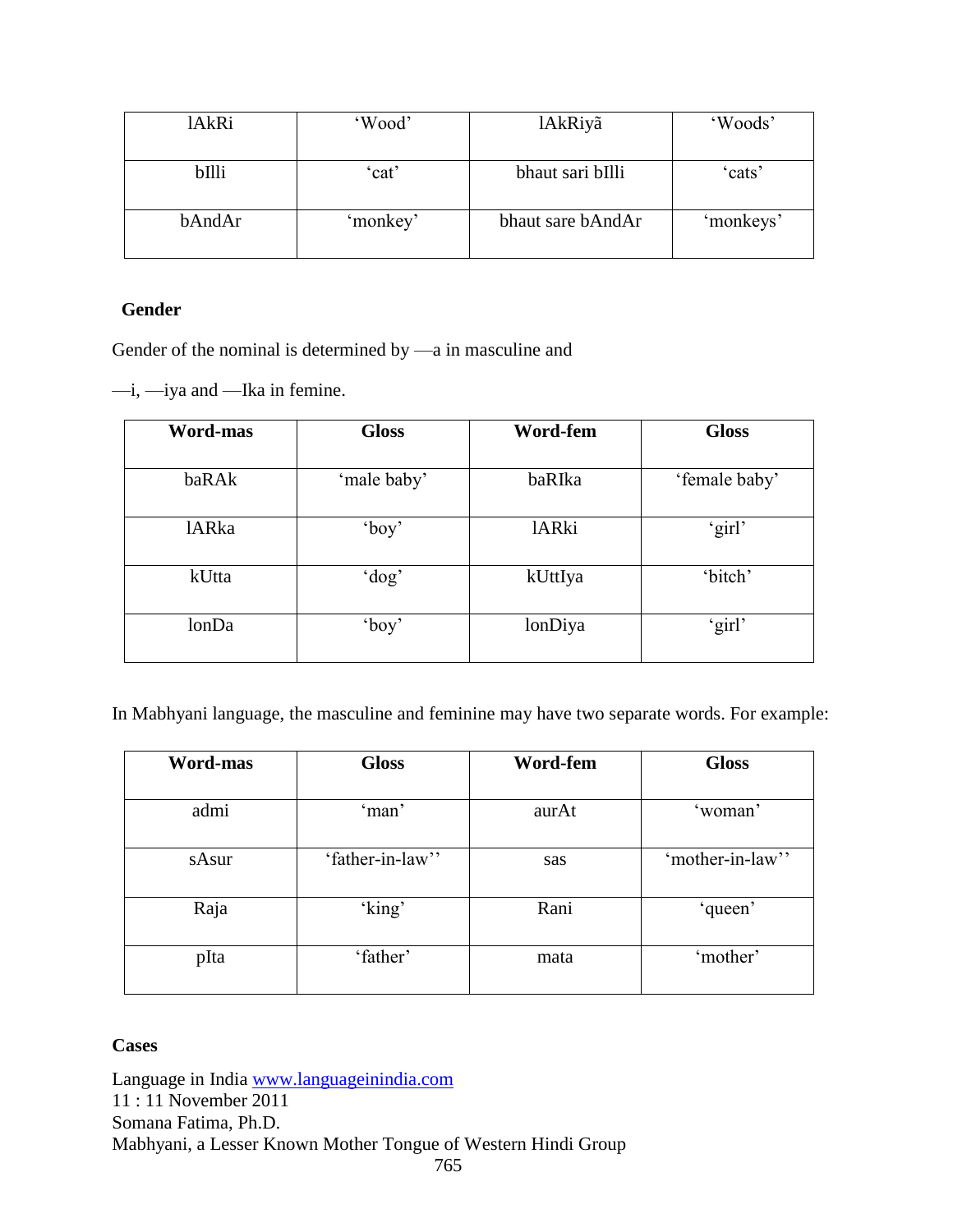The language has a five-tier case system: nom., acc., abl., gen. and loc. have the markers as follows:

Nom.-Φ admi 'man', orAt 'woman', papa 'father', bITIya 'daughter', ghAr 'house'

loc.–pe khet pe 'to the field'

Acc. –te (masc), -ti (fem)

u te 'to him' u ti 'to her'.

Abl. –se admi se 'from the man', orAt se 'from the woman'

#### **Pronouns**

The pronouns are of three types

- i) Personal pronoun
- ii) Demonstrative pronoun
- iii) Interrogative pronoun

Of these, the personal pronouns are categorized by three-tier persons  $(1<sup>st</sup>, 2<sup>nd</sup>& 3<sup>rd</sup>)$  and two tier numbers (sg. & pl.) and the demonstrative pronouns by remote and proximate-types with two-tier number(sg. & pl.) Systems. The Interrogatives don't distinguish in numbers.

#### **Personal Pronouns**

| <b>Person</b>             | <b>Singular</b> | <b>Gloss</b> | <b>Plural</b> | <b>Gloss</b> |
|---------------------------|-----------------|--------------|---------------|--------------|
|                           |                 |              |               |              |
| 1 <sup>st</sup> Person    | mAnne           | $\mathbf{T}$ | hAmne, hAmar  | 'we'         |
|                           |                 |              |               |              |
| $\gamma$ nd<br>Person     | tAnne, tu       | 'thou'       | ap, tAm       | 'You'        |
|                           |                 |              |               |              |
| 3 <sup>rd</sup><br>person | vo, u           | 'he/she'     | u, ve, u sAb  | 'they'       |
|                           |                 |              |               |              |

#### **Demonstrative**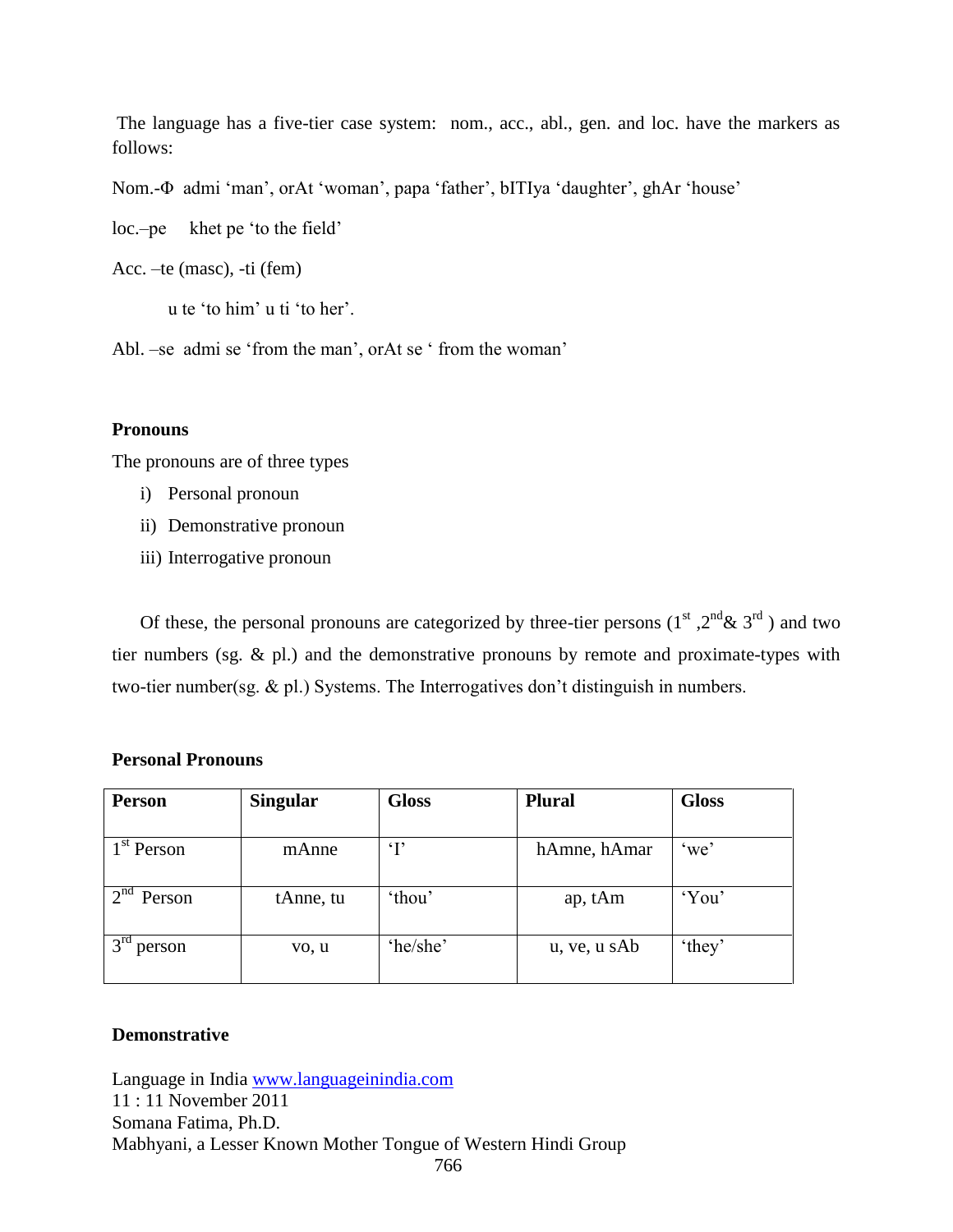| <b>Gloss</b> | Word   | <b>Gloss</b> | Word             |
|--------------|--------|--------------|------------------|
| This         | yo, nu | That         | Ba, wa           |
| These        | ye, u  | Here         | Itte, IhAr, EhAr |
| Those        | ve     | there        | Utte, UhAr       |

# **Interrogatives**

| <b>Gloss</b> | Word            | <b>Gloss</b> | Word            |
|--------------|-----------------|--------------|-----------------|
| Why          | Kay             | How          | kaisa, ki tarAh |
| What         | Kay, ka, ki, ku | Whose        | kiko            |
| Who          | kon             | Where        | kIhAr, kAha     |

The declensional patters of the personal pronouns are:

|             | $1st$ P.          | 2nd P.            | 3rd P.               |
|-------------|-------------------|-------------------|----------------------|
| Nom. Sg.    | $mE$ 'I'          | tAm 'you'         | u, nu 'he/she'       |
| P1.         | hAm 'we'          | tAm 'you'         | u sAb 'he/she'       |
| Acc. Sg.    | mUjhe 'to me'     | tUme 'to thou'    | u hã 'to him'        |
| Pl.         | hAmara 'to us'    | tume 'to you'     | u hã 'to them'       |
| Gen. Sg.    | mera 'my'         | torA 'thine'      | u 'his/her'          |
| P1.         | hAmara 'our'      | torA 'your'       | u ko 'their'         |
| Sg.<br>Abl. | mujh se 'from me' | tE se 'from thou' | u se 'from his/her'  |
| Pl.         | hAm se 'from us'  | tE se 'from you'  | u sAb Se 'from them' |

### **The Articles**

The articles are of two types indefinite and definite.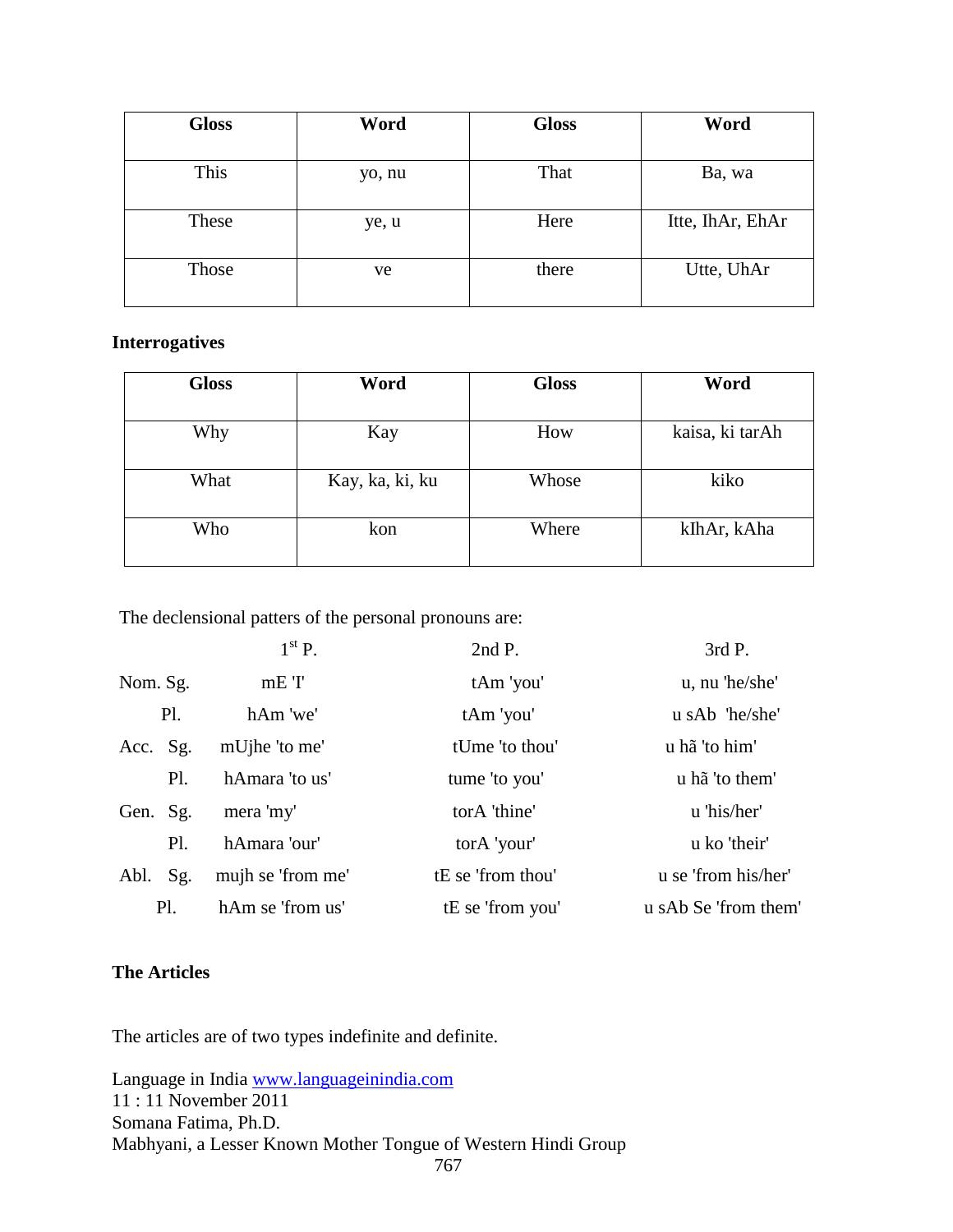#### **Indefinite article**

ek kUtta 'one dog/ a dog'; ek kUttIya 'one bitch/ a bitch'. ek lARka 'one boy/ a boy'; ek lARki 'one girl/ a girl'. ek beTa 'one son/ a son'; ek bITIya 'one daughter/ a daughter'.

#### **Adjectives of Comparison**

The adjectives are semantically classified into qualitative and quantitative types. Grammatically, the qualitative have three degrees of comparison as Nominative, Comparative and Superlative, but in the given language there are only two types.

- i) Nominative &
- ii) Superlative

The examples are as follows:

| Accha |       | "good" bAhot Accha | "best"    |
|-------|-------|--------------------|-----------|
| uca   |       | "high" bAhot uca   | "highest" |
| bUra  | "bad" | bAhot bUra         | "worst"   |

#### **Verbs**

The verbs are categorical into three types

- i) Auxiliary types
- ii) Finite types
- iii) Non-finite types

Auxiliary types are distinguished by two-numbers Sg. & Pl. in the present, past and future tense, the finite types by three-tier tenses i.e present, past and future tense and Non-finite types by Infinitive and two-tier participles, i.e., present and past participle.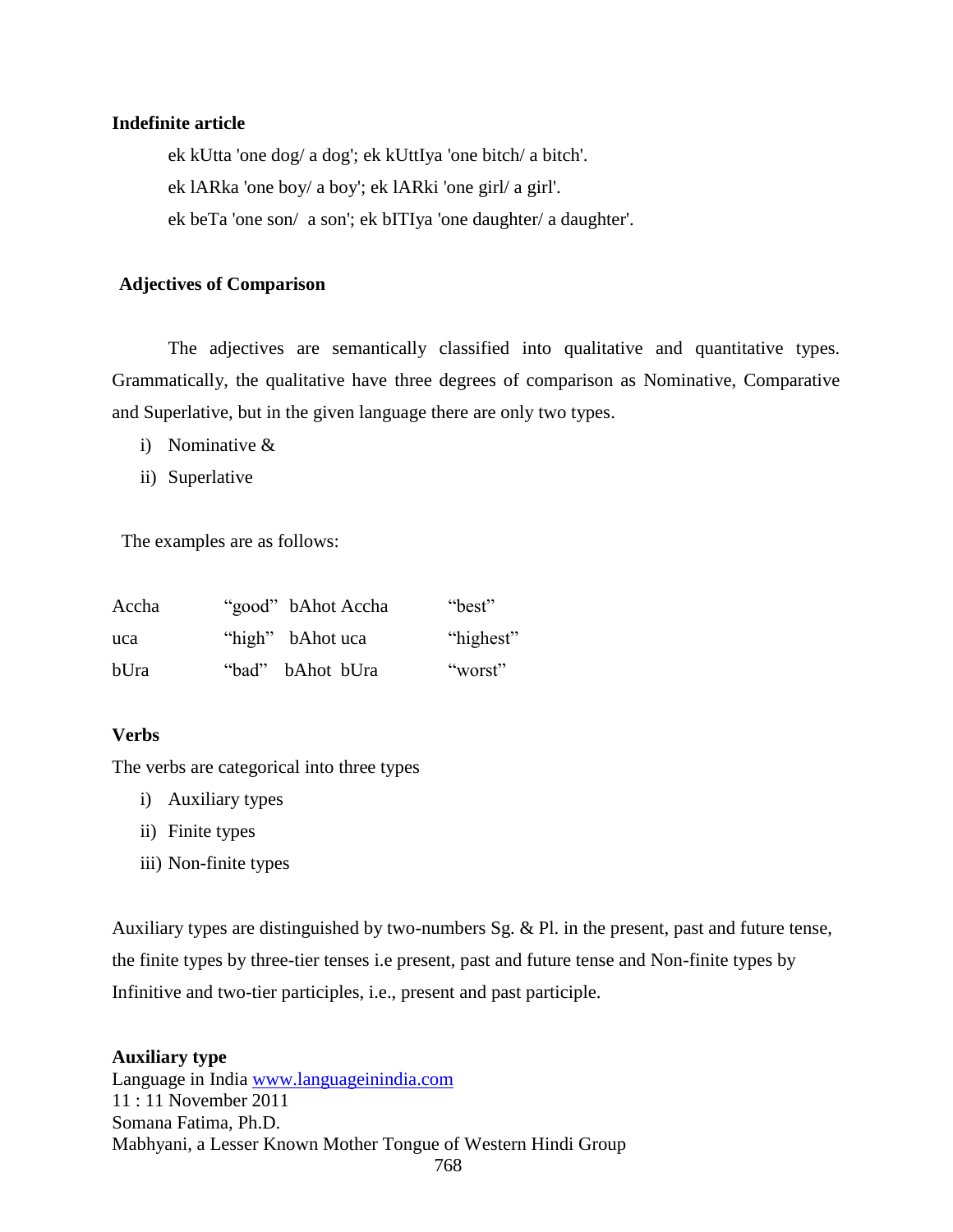| Person            | Present  | past    | future                      |
|-------------------|----------|---------|-----------------------------|
| $1st$ P           | hũ       | tha/thi | Future auxiliary is missing |
| $2^{nd}P$         | $he$ /ho | the     |                             |
| $3^{\text{rd}} P$ | hĕ       | thĕ     |                             |

# **Finite Type**

| <b>Tense</b> | <b>Person</b>                           | Mabhyani                                    |  |
|--------------|-----------------------------------------|---------------------------------------------|--|
| Present      | $1st$ Person                            | hu (sin, mas & fem)                         |  |
|              |                                         | ho (sin, mas $&$ fem)                       |  |
|              | $2nd$ Person                            | ho (plural, mas, fem)                       |  |
|              |                                         | he (sin, mas & fem)                         |  |
|              | $3rd$ Person                            | hě (plural, mas, fem)                       |  |
|              |                                         |                                             |  |
| Past         | $1^{\text{st}}$ , $2^{\text{nd}}$ , 3rd | thi (sin & fem)/ tha (sin & mas)            |  |
|              |                                         | thi(plural $\&$ fem)/ the (plural $\&$ fem) |  |
| Future       | $1st$ Person                            | ga (sin, mas)/ gi (sin, fem)                |  |
|              |                                         | gĕ (plural, mas, fem)                       |  |
|              | $2nd$ Person                            | ge (sin, mas)/ gi (sin, fem)                |  |
|              |                                         | gĕ/ gi (plural, mas, fem)                   |  |
|              | $3rd$ Person                            | gĕ (plural, mas, fem)                       |  |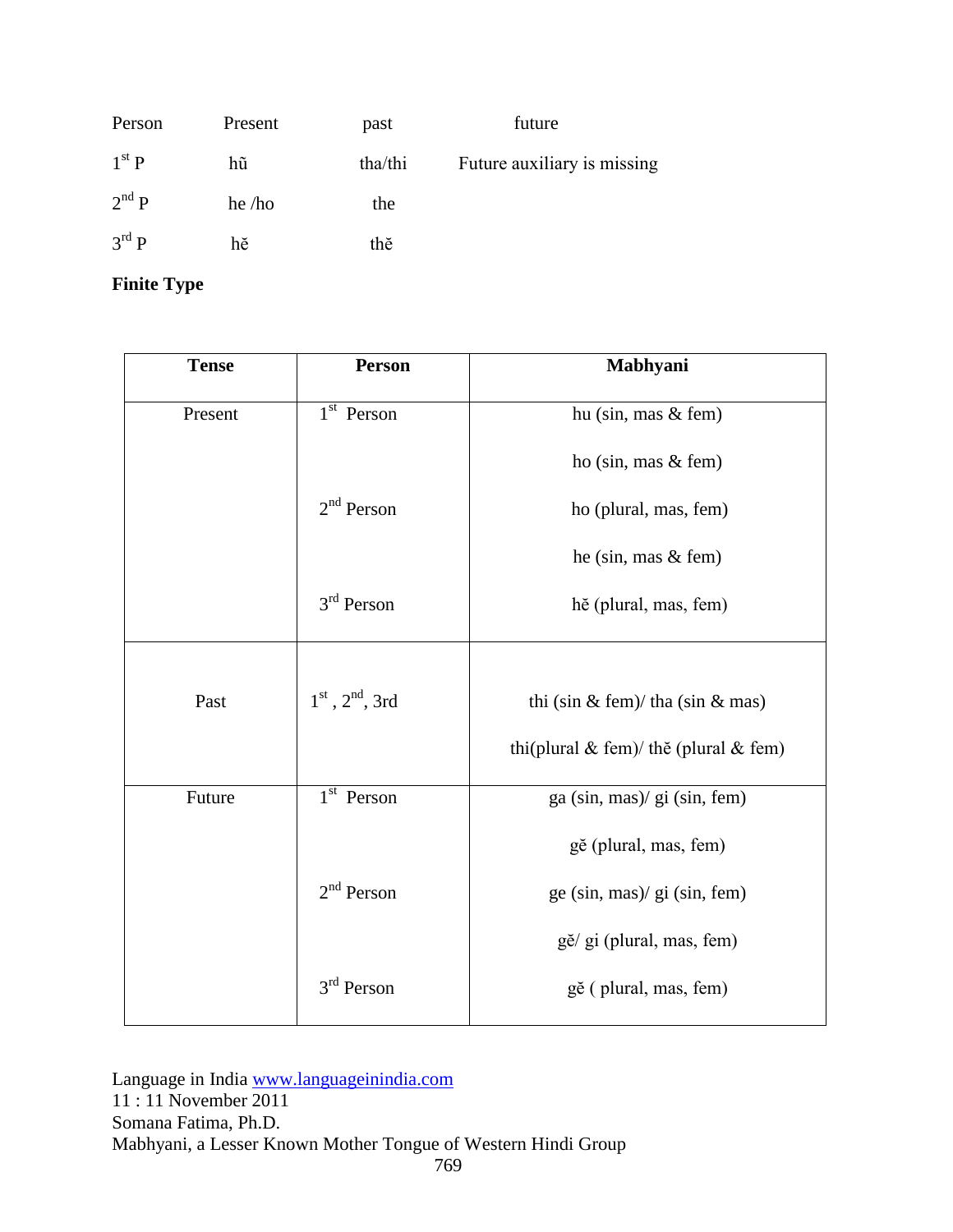The conjugational system is thus  $\sqrt{(root)}$  +tense-person-number (TPN) terminations. Below are presented the conjugational formations in different tenses:

#### **Present Tense**

-ao 1st sg. mE khati hu [√kha "to eat"+TPN marker- hu] 'I eat'. 2nd sg. tAm khate ho  $\lceil \sqrt{\kappa} \cdot \text{h} \cdot \text{h} \cdot \text{h} \cdot \text{h} \cdot \text{h} \cdot \text{h} \cdot \text{h} \cdot \text{h} \cdot \text{h} \cdot \text{h} \cdot \text{h} \cdot \text{h} \cdot \text{h} \cdot \text{h} \cdot \text{h} \cdot \text{h} \cdot \text{h} \cdot \text{h} \cdot \text{h} \cdot \text{h} \cdot \text{h} \cdot \text{h} \cdot \text{h} \cdot \text{h} \cdot \text{h} \cdot \text{h} \cdot \text{h} \$ 3rd sg. u khate hE [√kha "to eat"+TPN marker-hE ] 'he eats'.

1st Pl. hAm khate hE [√kha "to eat"+TPN marker-hE ] 'we eat'. 2nd Pl. ap log khate hE  $\lceil \sqrt{k} \cdot \text{the arc} \rceil$  \text{\math{\math{\math{\math{\math{\math{\math{\math{\math{\math{\math{\math{\math{\math{\math{\math{\math{\math{\math{\math{\math{\math{\math{\math{\math{\math{\math{\math{\m 3rd Pl. u:sAb khaAo [√kha "to eat"+TPN marker-Ao ] 'They eat'.

#### **Past tense**

1st sg. mEne kha lIya tha [√kha "to eat"+TPN marker-tha] 'I ate'. 2nd sg. tUmne kha lIya tha [√kha "to eat"+TPN marker-tha] 'you ate'. 3rd sg. Usne khaya tha [√kha "to eat"+TPN marker-tha] 'he/she ate'.

1st Pl. hAmne khaya tha [√kha "to eat"+TPN marker-tha] 'We ate'. 2nd Pl. tUm logõ ne khaya tha [√kha "to eat"+TPN marker-tha] 'You ate' 3rd Pl. u sAb ne khaya tha [√kha "to eat"+TPN marker-tha] 'They ate'

#### **Future tense**

1st sg. mE khaõ ga [√kha "to eat"+TPN marker-ga] 'I shall eat' 2nd sg. tAm khao ge [√kha "to eat"+TPN marker-ge] 'You will eat' 3rd sg. ba khay ga [√kha "to eat"+TPN marker-ga] 'He will eat'

1st Pl. hAm khã ge [√kha "to eat"+TPN marker-ge] 'We shall eat' 2nd Pl. tAm khao ge [√kha "to eat"+TPN marker-ge] 'We shall eat' 3rd Pl. hAm khae ge [√kha "to eat"+TPN marker-ge] 'We shall eat'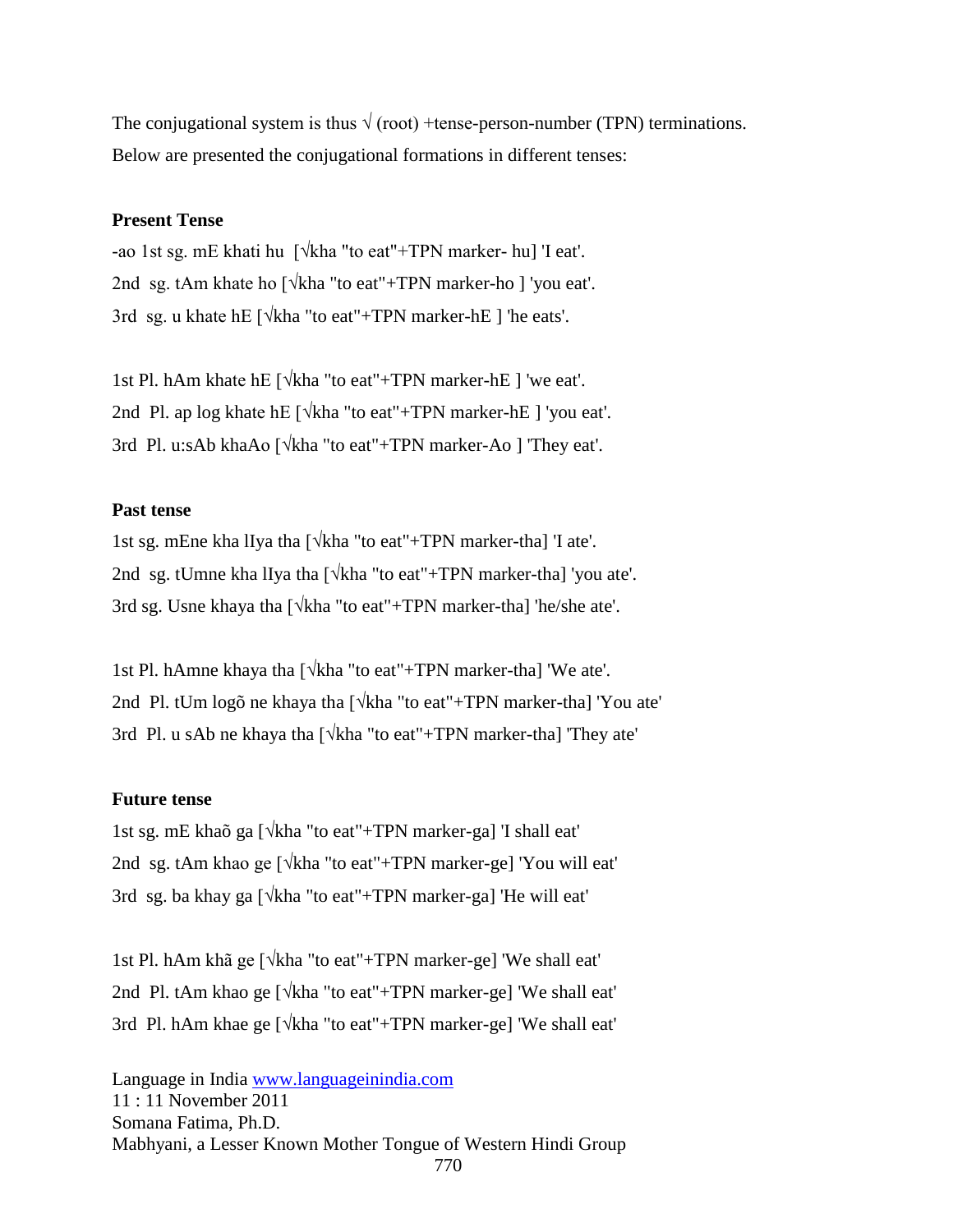#### **Moods**

Mood is part of the three-tier modal system. Indicative is any simple sentence in construction while the imperative and optative are marked as follows:

**Indicative mood:** chIRIya peR pAr hE 'The bird is on the tree'

Utte cha:r tote hE 'There are four parrots'. ba bAndAr hE. 'That is a monkey'. kUtta bhõ:k rAha hE. 'The dogs bark'.

#### **Imperative mood:** -a

tUmne peR khud kaTa hE 'You cut the tree yourself'. dhire bolo 'Speak slowly'. Itte bETh jao 'Sit down'. khARe ho jao ' stand up'.

#### **Optative mood:**

chAlo aj hAm Apna kam khAtAm kAR lete hE 'Let us finish our work today'.

#### **Non-finite**

The non-finite types as available in the data Mabhyani are infinitives ans participles (present) and their respective markers are –na (infinitive) –ta (present participle). **Infinite**: eg pina 'to drink', jana 'to go' khata 'to eat', lata 'to bring', kArta 'to do' **Present participle** -te, -t jate 'while going'; khelte khelte 'while playing';

#### **The particles**

The particles are of two types: Affirmative and Negative. Of these, the former preceeds the construction while the latter occurs immediately before the verb. The examples are given below:

**Affirmative Particle**: hã 'yes' hã u: mAndIr ja rAha tha 'yes he was going to the temple'.

Language in India [www.languageinindia.com](http://www.languageinindia.com/) 11 : 11 November 2011 Somana Fatima, Ph.D. Mabhyani, a Lesser Known Mother Tongue of Western Hindi Group 771 **Negative particle**: na/ nae 'no' u me pani nae hE 'Nothing is there in the pot to drink'.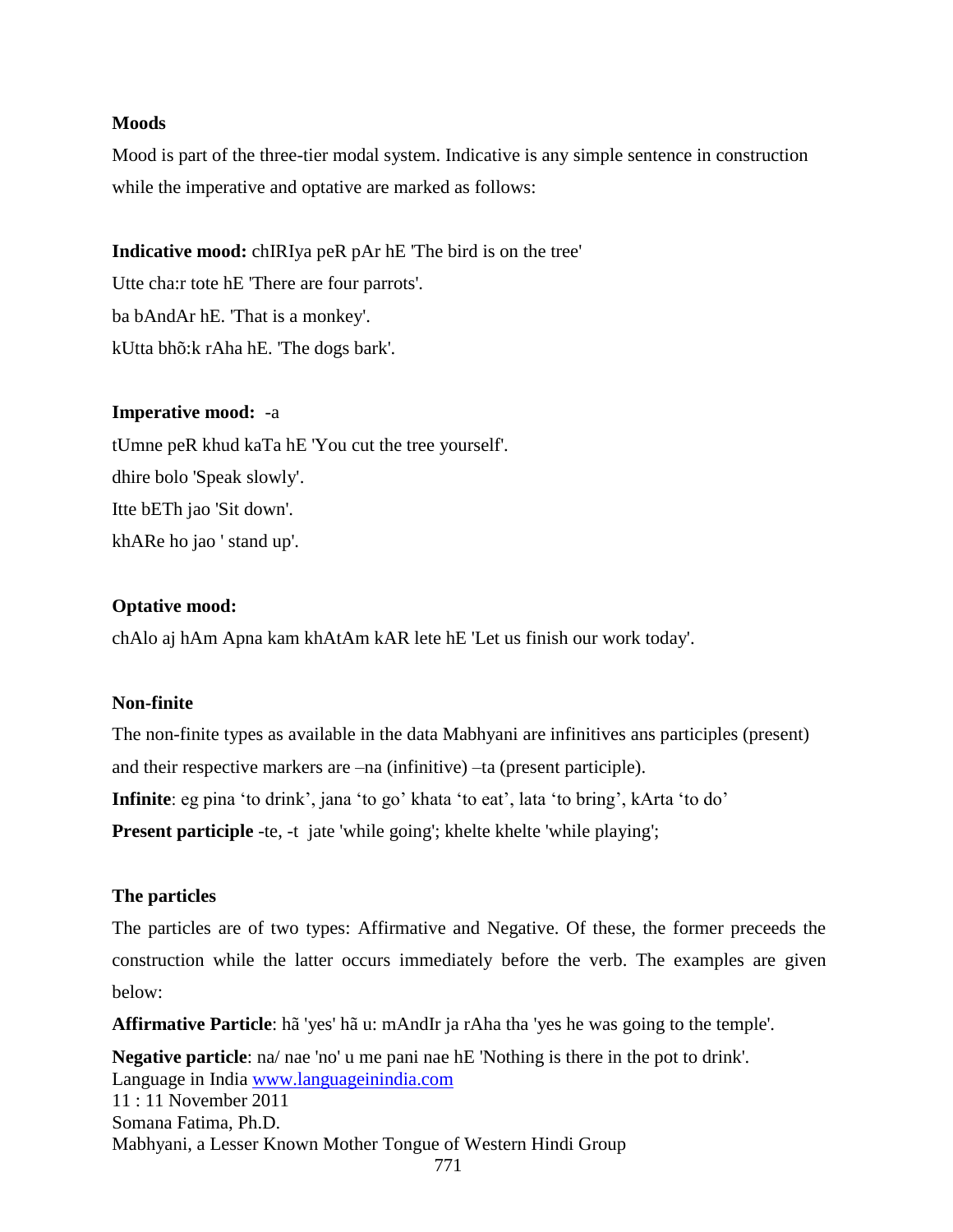#### **Syntax**

#### **Word order**

The word order is subject, object and verb (SOV). Subject occurs in the initial position of the verb, object follows the subject but preceeds the verb.

The syntax structure of Mabhyani is like the **URDU** and **HINDI** word order system, i.e., SOV (subject ,object and verb).

Example: wo admi ghAr mE he

**NP** – wo admi

**VP -** he

 $S= NP+VP$ 

 $S=$  wo admi + he

For example:

- 1. me (sub) lAkRi ( dir. Obj.) kUlhaRi (indir. Obj.) te katti hu (verb).
- 2. me ApRe kApRe ApRe ap dhoti hu. (sub) (obj) (verb)

#### **Types of Sentences**

- 1. Mabhyani have three tenses same as Hindi and Urdu i.e. Past, Present and Future.
- 2. Mabhyani have simple, complex and compound sentences.

#### **(a) Types of Tenses**

- i. Present Tense
- ii. Future Tense
- iii. Past Tense

#### **Present Tense**

 I am in my house. me ghAr mE hũ.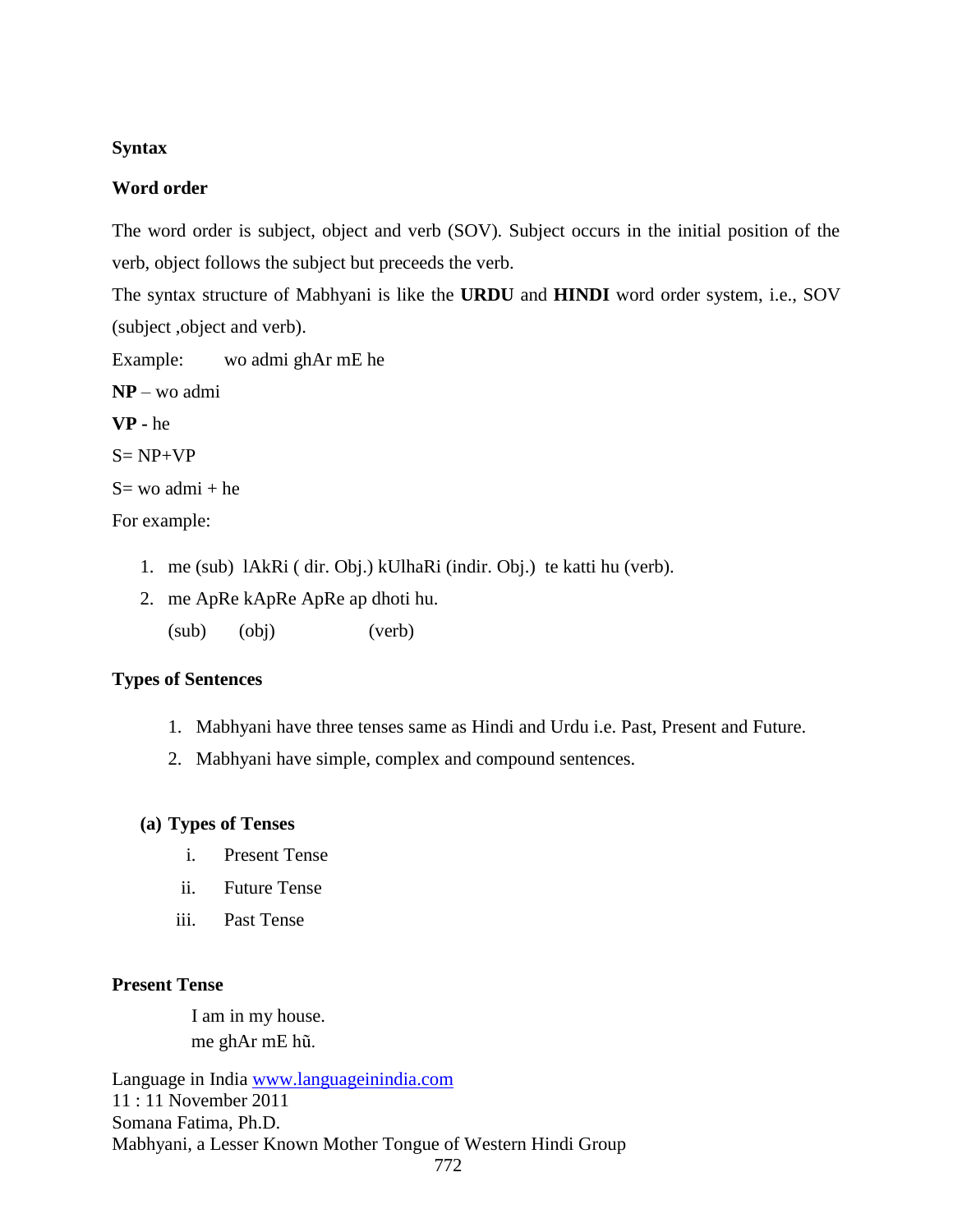Pr+n+pp+aux

#### **Past tense**

• I went to the temple. me mAndIr gAji thi pr+n+v+aux(pst)

# **Future tense**

• I will go to the field tomorrow. me kAl khet pe jãoga pr+n+pp+v

# **(b) Types of Sentences**

There are 3 types of sentences are found in the given languages

- i) simple
- ii) compound
- iii) complex

# **Simple**

1. cuha INge tINge doR rAha tha

Mouse was running here and there.

# **Complex**

1. tAb u bajar sAbjiyã khAridne jar rAha tha to Use wAha Uska pUrane dost mIle. He went to market to purchase vegetables where he met his old frinds.

# **Compound**

**1.** me rApti aur gIR paRi

My foot slipped and I fell down.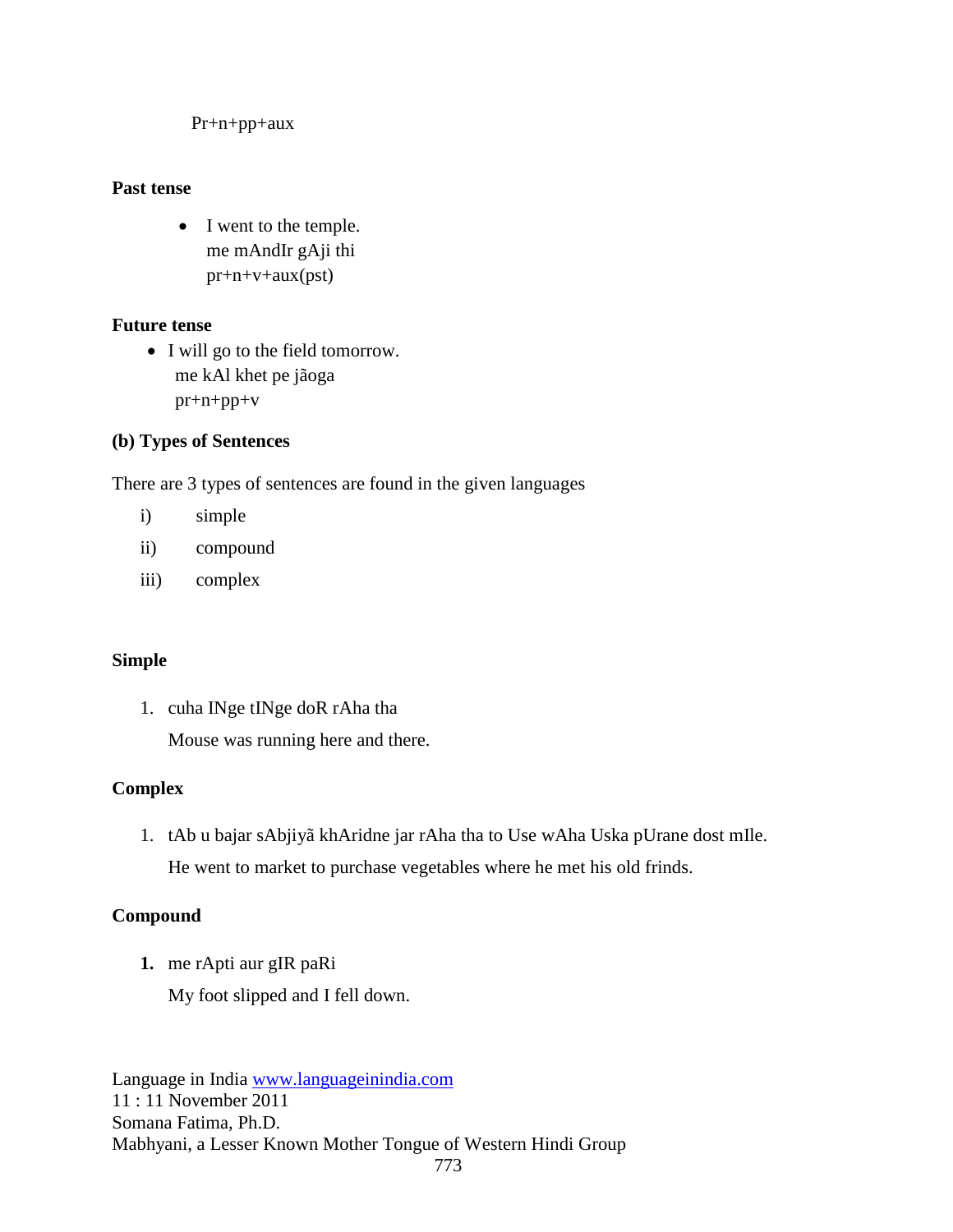### **Conclusion**

Mabhyani is an -a ending dialect of Western Hindi, same as Haryanvi and Khari Boli, because in these dialects the nouns, pronouns, verbs, adjectives end with vowel -a (as reported in Grierson's *Linguistic Survey of India*). For example:

- 1. Noun: lARka, ghoRa
- 2. Pronouns: mEra, tEra and tUmhara
- 3. Verb: aya, gAya
- 4. Adjective: Accha, bUra and bARa.

| <b>Person</b>          | Mabhyani     | <b>Gloss</b> | <b>Haryanvi</b> |
|------------------------|--------------|--------------|-----------------|
| 1 <sup>st</sup> Person | mAnne        | $\mathbf{T}$ | mAnne           |
| $\lambda$ nd<br>Person | tAnne, tUssi | 'thou'       | tAnne, tUssi    |

Mabhyani is close to Haryanvi in which R (retroflex, flap) Rh (aspirated, retroflex and flap) and N (retroflex, Nasal) are used very frequently. For example:

| S.No           | <b>Gloss</b> | Mabhyani | Haryanvi |
|----------------|--------------|----------|----------|
|                | 'male baby'  | baRAk    | baRAk    |
| $\overline{2}$ | 'king'       | Raja     | Raja     |
| 3              | 'song'       | gaRa     | gaRa     |
| 4              | 'bring'      | laRi     | laRi     |